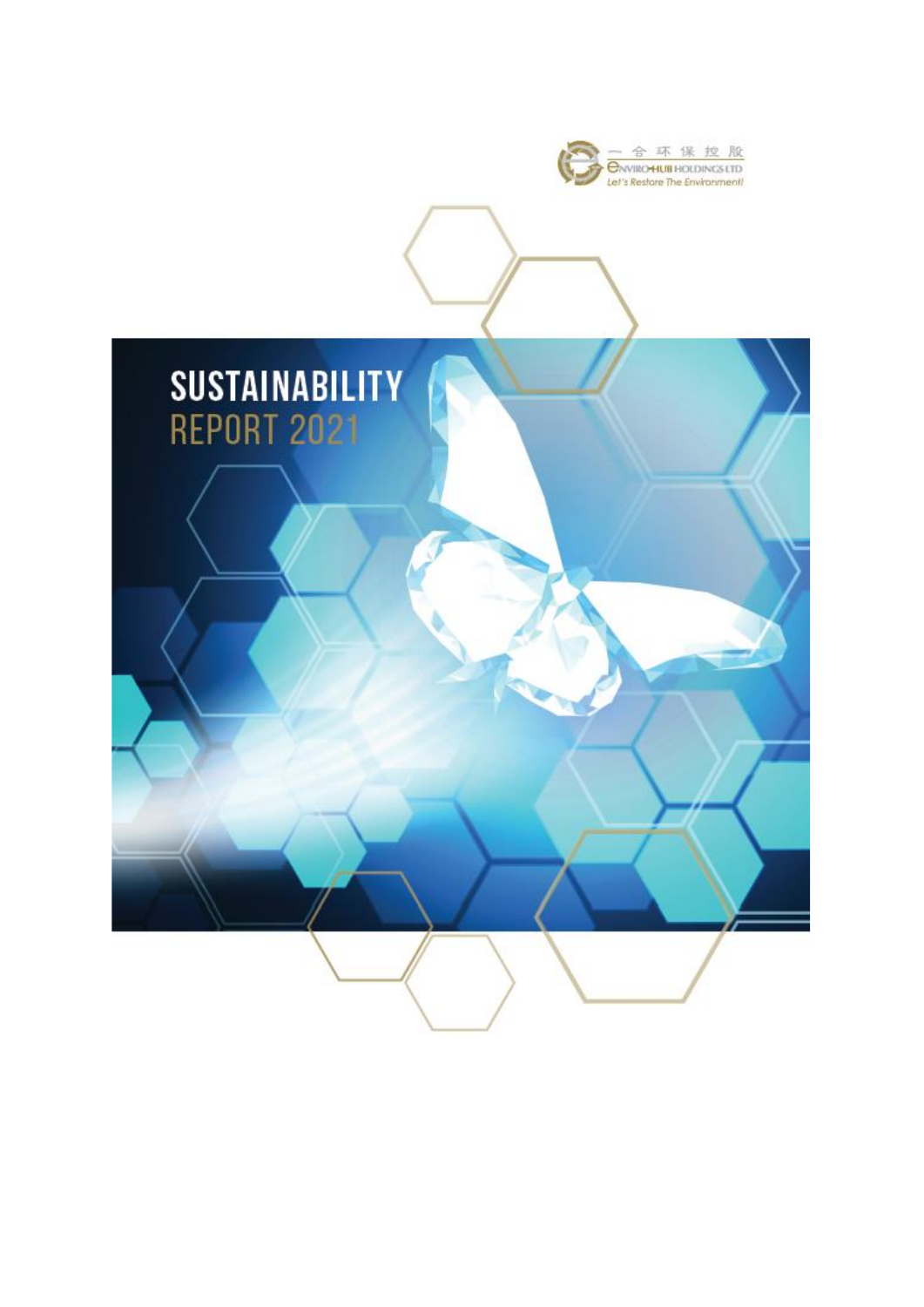

## **CONTENTS**

## ENVIRO-HUB HOLDINGS LIMITED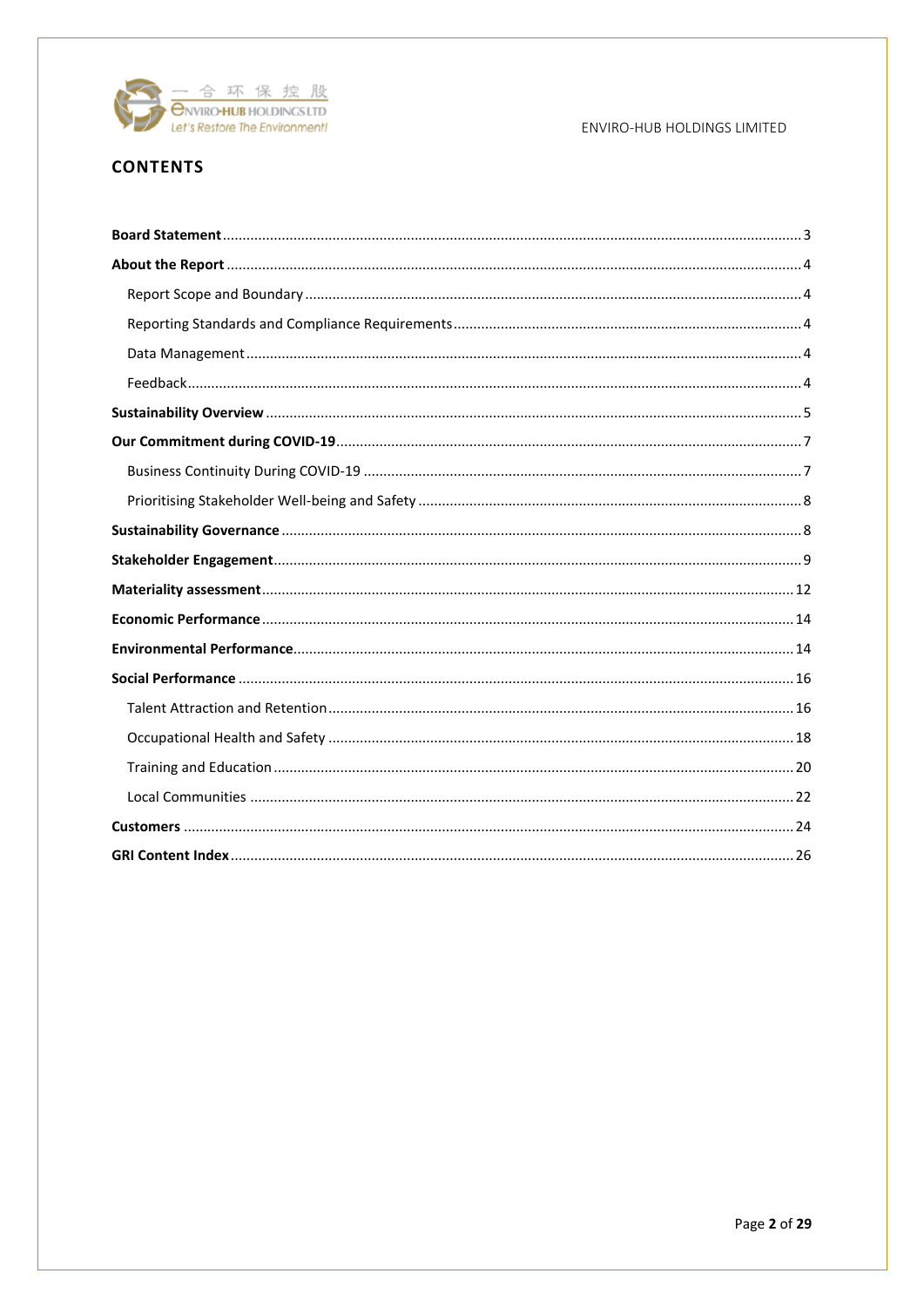

#### <span id="page-2-0"></span>**BOARD STATEMENT**

The Board of Directors of the Company (the "Board") is pleased to present our fifth Sustainability Report, part of our continued commitment to share our sustainability journey with our stakeholders in a transparent manner. This report highlights our progress throughout the years, as well as our focus going forward, showcasing our continuing efforts towards providing solutions to address a global sustainable development objective.

Our organisation provides a wide spectrum of services which includes trading, recycling, refining of ewaste/metals, piling, construction, rental and servicing of machinery, property investments and property management, and conversion of waste plastics to fuel oil. In 2021, we completed acquiring Pastel Glove Sdn. Bhd., diversifying into the healthcare business. This will provide a new revenue stream for Enviro-Hub, ensuring long-term growth and helping the company to expand its healthcare product business division.

Embracing the concept of Circular Economy, we support these principles by providing environmental management solutions and services. We view this as an opportunity to grow our business while contributing to the development of a sustainable and resource-efficient society. We will continue to demonstrate our commitment in restoring the environment through incorporating Environmental, Social and Governance ("ESG") related aspects in our business strategy and operations.

The COVID-19 pandemic has impacted companies and industries across the globe. At Enviro-Hub, we were decisive in implementing our business continuity plan and the COVID-19 related measures as required by the government to protect the safety and health of our workforce and our communities. We continue to monitor changes to the guidelines to ensure the continued safety of our staff and our stakeholders.

To align our business objectives with our sustainability goals, especially as the pandemic has elevated the importance of ESG issues, the Board integrates sustainability issues as part of the strategic formulation of Enviro-Hub's business plans. The Board is responsible for the oversight and management of Enviro-Hub's sustainability performance and sets the strategic direction and goals in ensuring strong corporate governance, fair employment practices and efficient consumption of resources, beyond delivering robust financial results. The material ESG factors presented in this report have been formulated, approved and validated to be relevant for the current year by the Board.

We would like to thank the management team and all employees at Enviro-Hub, our partners and stakeholders for supporting our endeavours to advance our sustainability agenda, contributing to our sustainability journey. We look forward to keep sharing our sustainability performance with you.

Enviro-Hub Holdings Limited

Board of Directors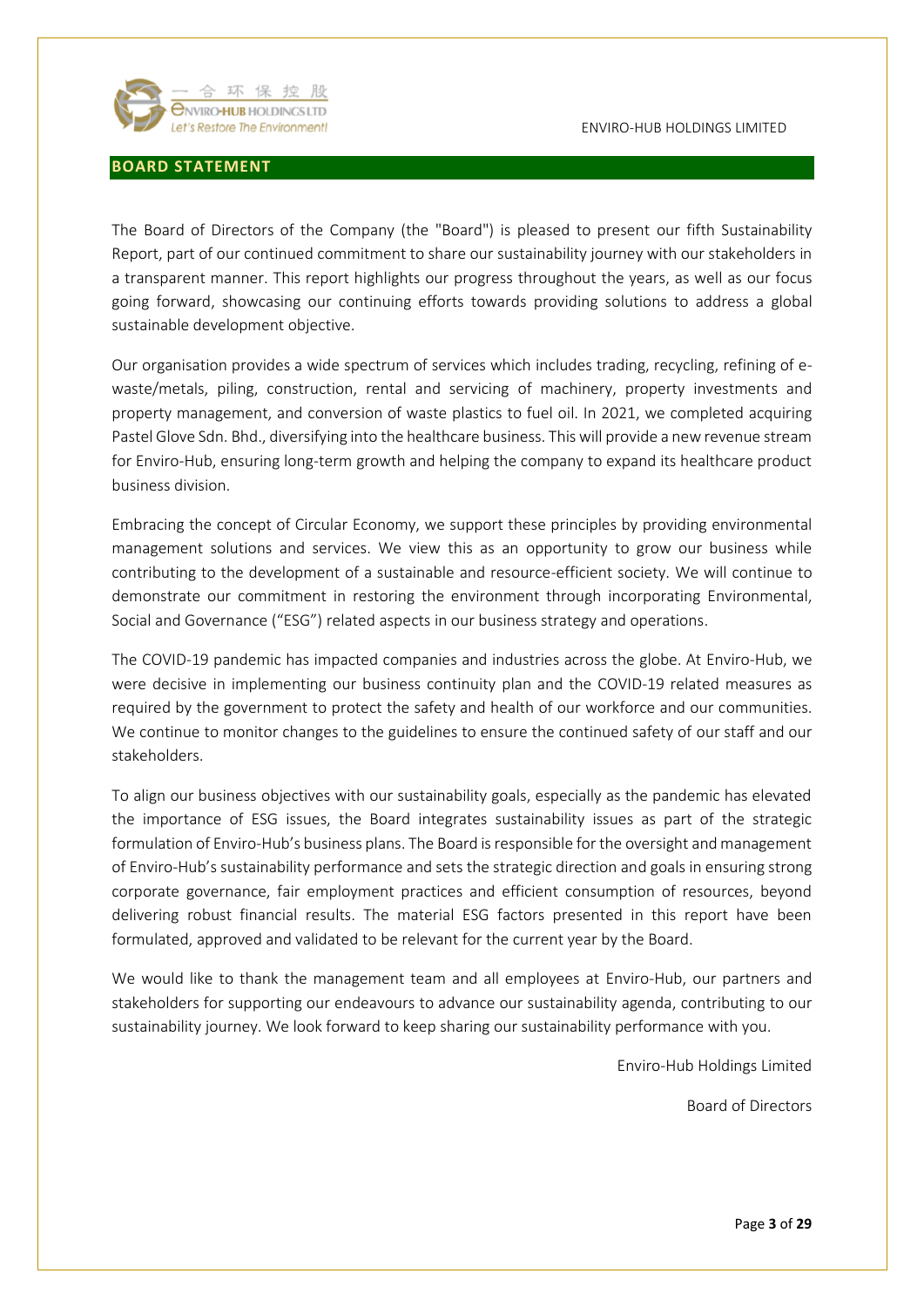

## <span id="page-3-0"></span>**ABOUT THE REPORT**

## <span id="page-3-1"></span>Report Scope and Boundary

This Sustainability Report is in its fifth edition, covering the Company's sustainability performance for the period of 1st January 2021 to 31st December 2021 ("2021"). The scope of the report includes performance and data of Cimelia Resource Recovery Pte Limited ("Cimelia"), Enviro-Metals Pte Limited ("Enviro-Metals") and HLS Environmental Pte Limited ("HLS"), which are Enviro-Hub's Singapore-based business operations in the recycling, refining of precious metals and trading of e-waste and metals. Other entities are excluded in this report as their revenue contribution are significantly lower as compared to the included entities. The inclusion of other business lines in the sustainability report will be assessed and considered in the future.

## <span id="page-3-2"></span>Reporting Standards and Compliance Requirements

The report has been prepared in accordance with the GRI Standards: Core option. The GRI Standards were selected as it is an internationally recognised reporting framework that covers a comprehensive range of sustainability disclosures suited to Enviro-Hub's industry and business model. This report is also aligned with the reporting requirements of Singapore Exchange ("SGX") Listing Rules 711A and 711B – Sustainability Reporting Guide.

## <span id="page-3-3"></span>Data Management

The data presented in the report relates to the operations mentioned in the reporting boundary. The financial data presented covers the whole Enviro-Hub Group. We publish our sustainability reports on an annual basis. All our sustainability reports are available on our Company's website<sup>1</sup>. There are no restatements of data presented from the previous years' report.

## <span id="page-3-4"></span>Feedback

We value and welcome all feedback from all stakeholders as they are integral to the continuous improvements of our sustainability practices and reporting. Please send all comments and suggestions to info@enviro-hub.com.

<sup>1</sup> <http://www.enviro-hub.com/ir.html>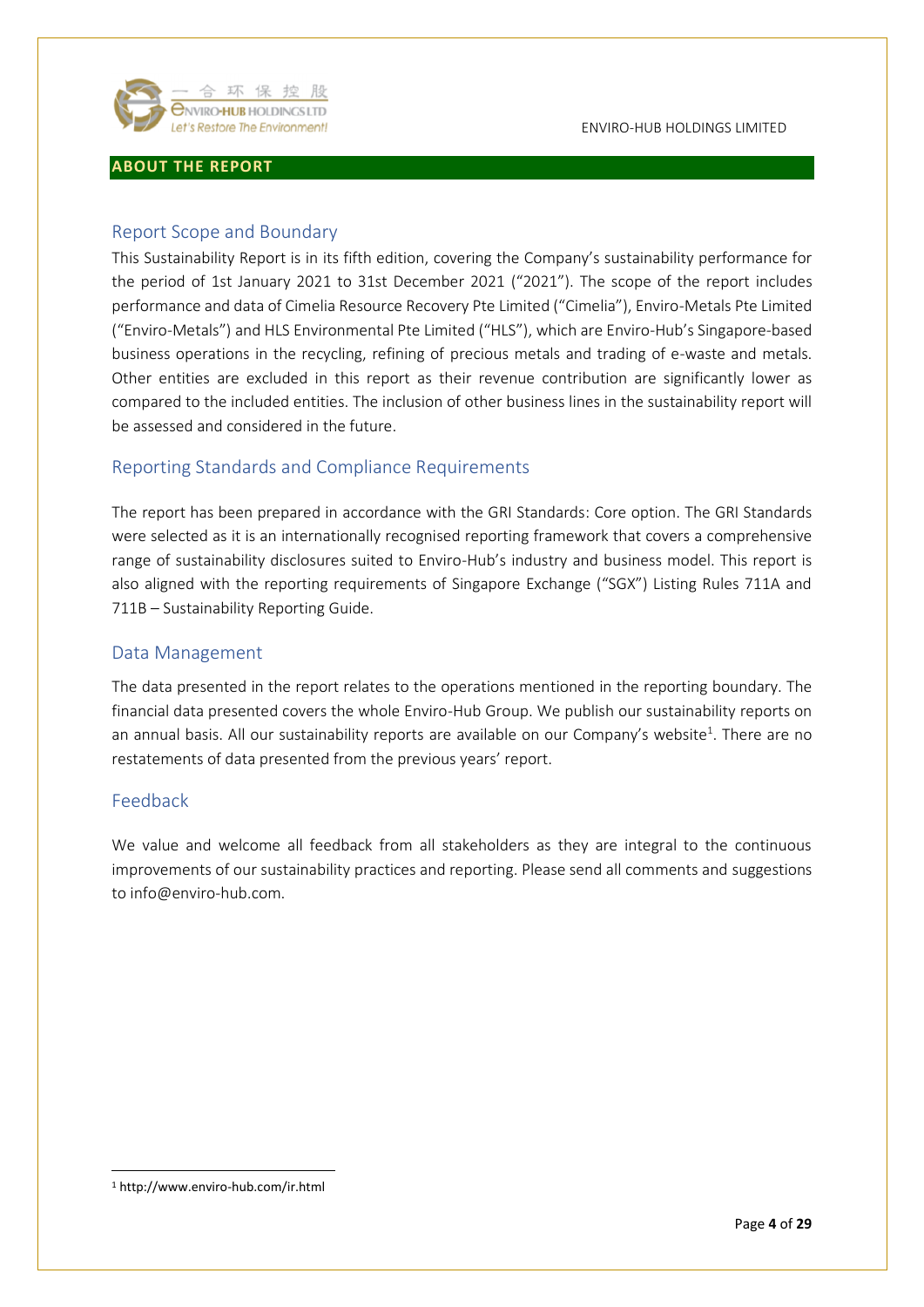

## <span id="page-4-0"></span>**SUSTAINABILITY OVERVIEW**

| <b>Material ESG</b><br><b>Factors</b>       | FY2021 Performance<br><b>Highlights</b>                                                                                             | Targets for FY2021                                                                                                                                                                                                        | Targets for FY2022                                                                                                                                                                                                                              |
|---------------------------------------------|-------------------------------------------------------------------------------------------------------------------------------------|---------------------------------------------------------------------------------------------------------------------------------------------------------------------------------------------------------------------------|-------------------------------------------------------------------------------------------------------------------------------------------------------------------------------------------------------------------------------------------------|
| Environmental<br>Compliance                 | Zero incidents of non-<br>compliance with<br>environmental laws and<br>regulations                                                  | Achieved - Maintain zero<br>incidents of non-<br>compliance with<br>environmental laws and<br>regulations                                                                                                                 | Maintain zero incidents<br>of non-compliance with<br>environmental laws and<br>regulations                                                                                                                                                      |
| Talent<br>Attraction and<br>Retention       | Average monthly<br>employee hires rate <sup>2</sup> :<br>3.76%<br>Average monthly<br>employee turnover<br>rate <sup>3</sup> : 2.60% | Not achieved <sup>4</sup> - Maintain<br>an employee turnover<br>rate within the industry<br>average                                                                                                                       | Maintain an employee<br>turnover rate within the<br>industry average                                                                                                                                                                            |
| Occupational<br><b>Health and</b><br>Safety | Total training hours: 311<br>Zero regulatory fines<br>and penalties from<br>breaching COVID-19<br>advisories                        | Not achieved - Increase<br>OHS training hours <sup>5</sup><br>Achieved - Zero<br>regulatory fines and<br>penalties in line with<br>COVID-19 advisories from<br>government authorities.                                    | Achieve zero regulatory<br>fines and penalties in line<br>with COVID-19 advisories<br>from government<br>authorities.<br>Accident frequency rate<br>(AFR) in FY2022 is zero<br>Accident severity rate<br>(ASR) in FY2022 is zero                |
| <b>Training and</b><br>Education            | Average training hours<br>per employee: 3.34                                                                                        | Achieved - Roll-out<br>incentive initiatives to<br>encourage self-learning<br>amongst employees for<br>career development<br>Achieved - Provide<br>relevant internal and<br>external training<br>opportunities to improve | Increase average training<br>hours per employee per<br>year from FY2021<br>Roll-out incentive<br>initiatives to encourage<br>self-learning amongst<br>employees for career<br>development<br>Provide relevant internal<br>and external training |

<sup>&</sup>lt;sup>2</sup> Average monthly employees hires rate = total number of new employee hires during the financial year / total number of employees as of the last day of the financial year / 12

<sup>3</sup> Average monthly turnover rate = total number of employee turnover during the financial year / total number of employees as of the last day of the financial year / 12

<sup>4</sup> Refer to "Talent Attraction and Retention" section for more information on missed target.

<sup>5</sup> Refer to "Training and Education" section for more information on missed target.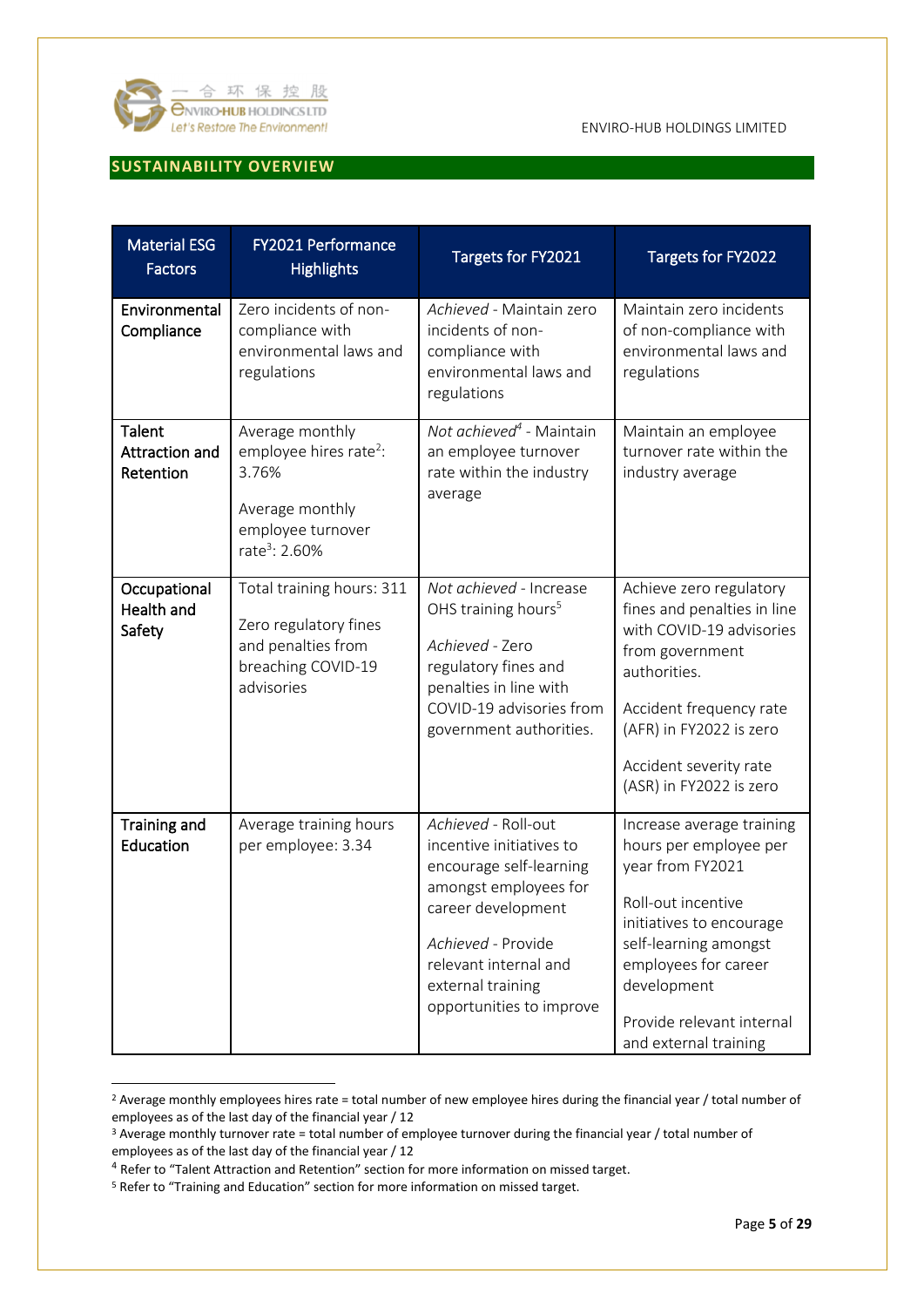

|                                                  |                                                                                                                                | workers' skills and<br>knowledge                                                                                                                   | opportunities to enhance<br>workers' skills and<br>knowledge in new<br>recycling processes which<br>the Group planned to<br>introduce in FY 2022 |
|--------------------------------------------------|--------------------------------------------------------------------------------------------------------------------------------|----------------------------------------------------------------------------------------------------------------------------------------------------|--------------------------------------------------------------------------------------------------------------------------------------------------|
| Local<br>Communities                             | Collected 3582 tonnes of<br>e-waste                                                                                            | Achieved - Collect a total<br>of 3,000 tonnes of e-<br>waste by HLS and Cimelia<br>for reporting year 2021                                         | Collect a total of 3,000<br>tonnes of e-waste by the<br>Group for reporting year<br>2022 regardless of the<br>uncertainty of the<br>pandemic     |
| Protection of<br>Sensitive<br><b>Information</b> | Zero incidences of<br>substantiated<br>complaints concerning<br>breaches of customer<br>privacy and losses of<br>customer data | Achieved - Maintain zero<br>incidences of<br>substantiated complaints<br>concerning breaches of<br>customer privacy and<br>losses of customer data | Maintain zero incidences<br>of substantiated<br>complaints concerning<br>breaches of customer<br>privacy and losses of<br>customer data          |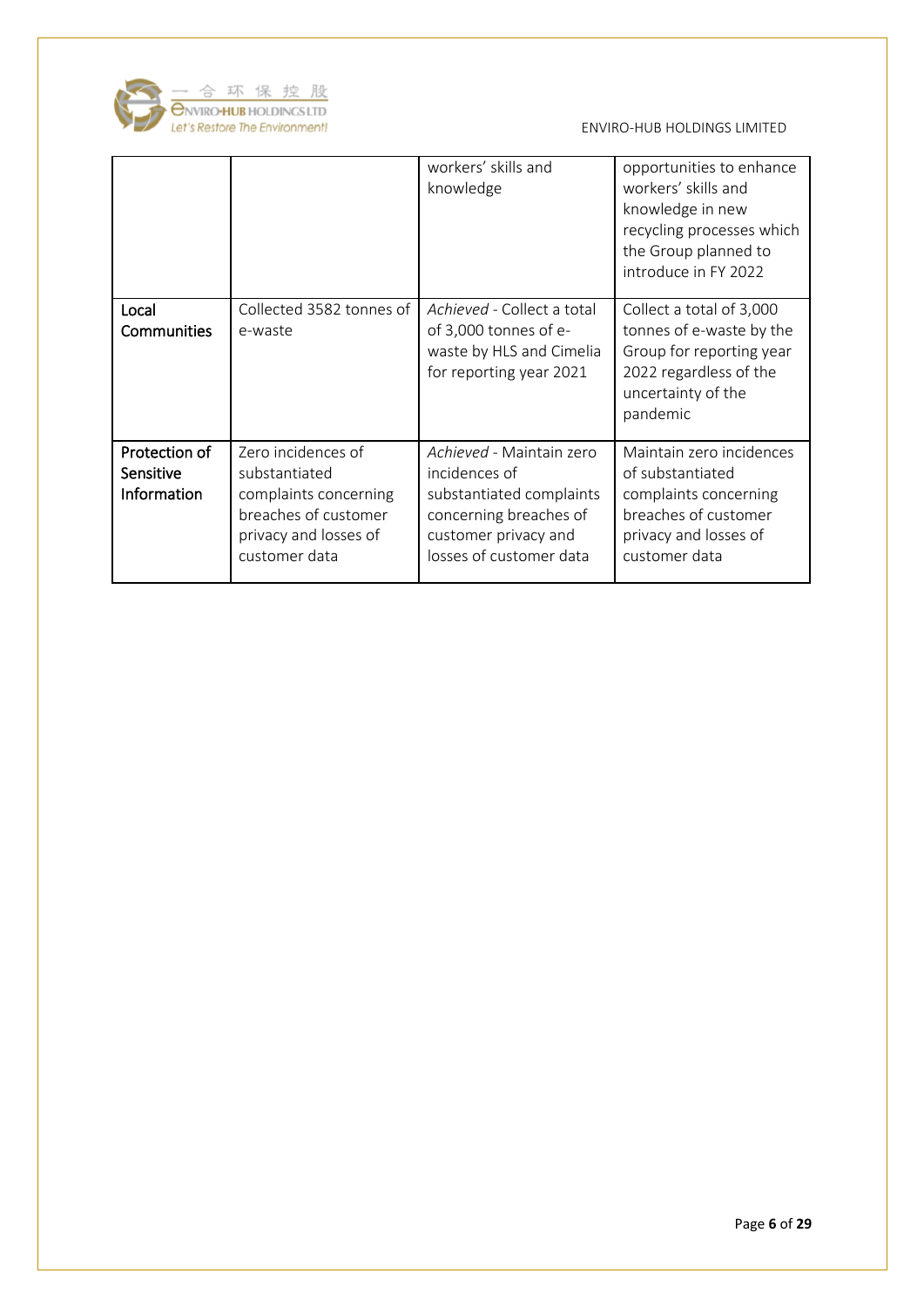

#### <span id="page-6-0"></span>**OUR COMMITMENT DURING COVID-19**

Our priority is always safeguarding and supporting our people - employees, as well as those in our communities. This commitment took special meaning as we navigate through the different stages of the coronavirus pandemic, and the consequent economic and social impacts across different geographies. We will continue to review and adapt to the COVID-19 related measures, as well as new working protocols implemented in line with advisories from government.

The Board is kept informed on the Group's performance at least twice a year, along with any potential impacts from COVID-19 on business operations. Management also updates the Board on timely actions undertaken to mitigate the negative impacts caused by COVID-19.

## <span id="page-6-1"></span>Business Continuity During COVID-19

The COVID-19 situation is ever-evolving and has forced our business to react quickly and decisively to ensure our workforce remains safe, the continuity of our business is not impacted and the movement of goods and people to and from our plant boundaries do not adversely impact the communities where we operate. Our resilience and Business Continuity Plan ("BCP") have manifested our ability to serve our clients and empowered our employees to quickly adjust to remote working arrangements.

The implementation of the lockdown and subsequent social distancing requirements affected the operational efficiency of both our customers and suppliers. COVID-19 procedures at supplier and customer sites made logistics more challenging and increased costs, as it took a longer time to enter the supplier or customer operation sites along with inefficiencies during loading and unloading. This was due to a reduction in manpower at the sites, which then constrained the ability of our logistic team to visit multi-sites in same day. The delays also caused our vehicles to be queued at our customers' sites, and additional external vehicles had to be used which also increased costs.

At the operation sites, processing times increased due to labour constraints and additional measures to comply with social distancing requirements. The regular collections and scrap volume from our customers were also affected as many customers had to shut down their offices or work with reduced teams. Various suppliers such as chemical disposal vendors and consumable suppliers have all had to scale down their operations, further impacting productivity of the Group's refinery plants.

The National Environment Agency (NEA) works closely with its partners and the community to develop and organise environmental and public health initiatives and programmes. This includes providing funding through grants that support their cause, such as the Productivity Solutions Grants (PSG). PSG in particular, is part of NEA's Environmental Services (ES) Industry Transformation Map (ITM) bid to encourage technological adoption to improve the operational efficiency of the ES industry. With the grant, we have been able to support our staff with flexible and remote working conditions by providing them with working laptops, facilitating their work-from-home process.

We also continually informed our customers in a timely manner, and they in return extended their support to Enviro-Hub during these challenging times. The Group's recycling businesses have also accommodated customer requests to assist them during these difficult times. For instance, HLS has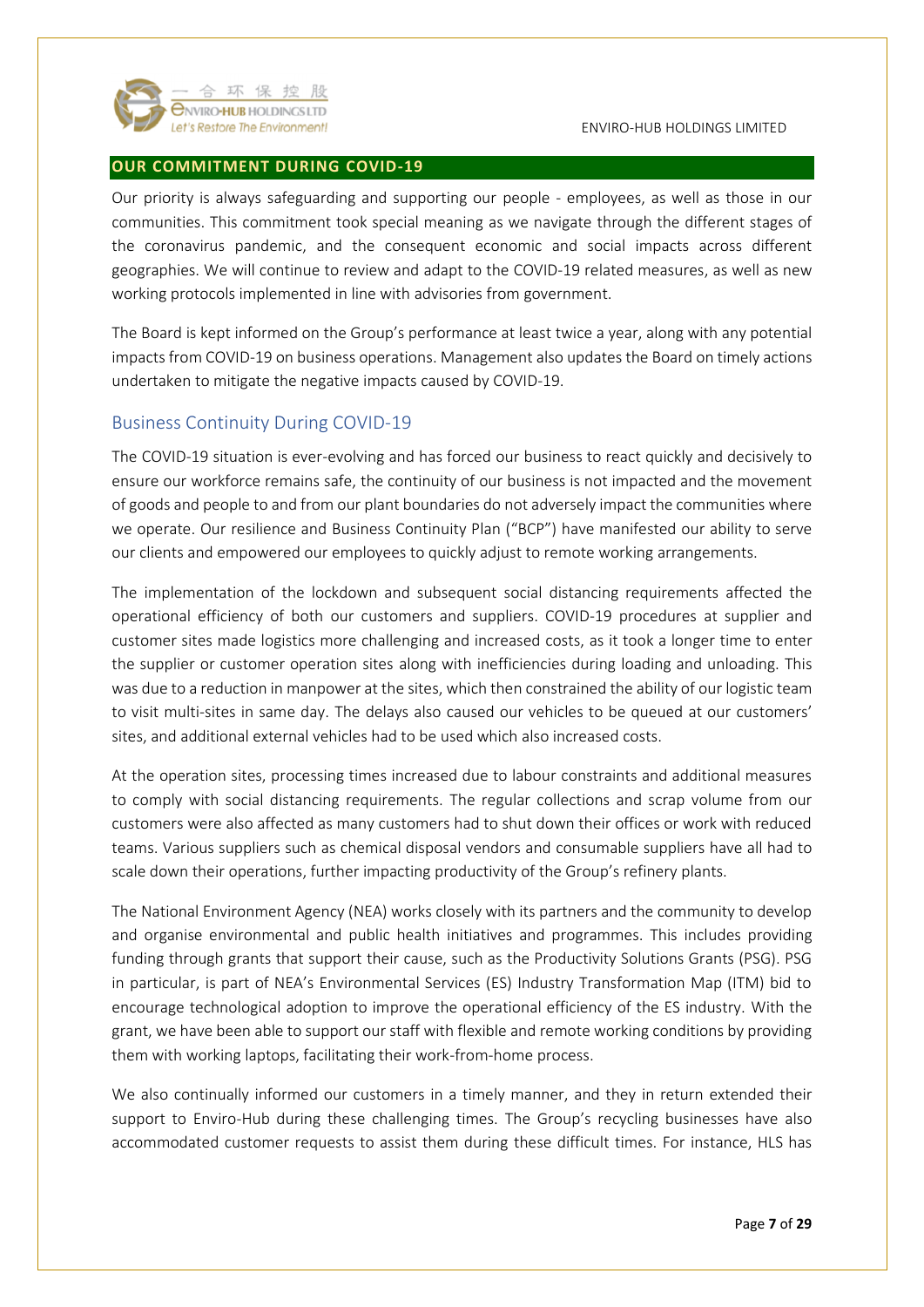

continued to waive the increased transportation charges for collections for the second year. By working closely with our customers, Enviro-Hub is confident we will emerge stronger from this pandemic.

# <span id="page-7-0"></span>Prioritising Stakeholder Well-being and Safety

We are fully committed to the safety of our employees. Our strategy has been to practice physical distancing, rely on early diagnosis of our workforce, and to prevent an outbreak by practicing remote working and sharing of knowledge and best practices across our business entities to ensure safe workplaces.

We established, documented, implemented, maintained and continually improved a Safe Management Measure System in accordance with Ministry of Manpower requirements for safe management measures at the workplace.

Following the outbreak of the COVID-19 pandemic, we implemented mandatory health and safety protocols issued by various government agencies. These protocols were regularly updated with the latest relevant public health advisories and restrictions and communicated to all employees. Safety and precautionary measures included telecommuting where possible, the appointment of Safe Management Officers at workplaces, the wearing of masks at work, temperature screening for employees and visitors, team segregation and staggered working hours, safe distancing measures and installation of physical barriers and partitions to allow for physical distancing at workplaces.

The Group has continued to provide hand sanitisers, disinfectants and masks to all employees and wearing of appropriate PPE was mandatory to ensure safety. Moreover, ART test kits were issued to all employees for them commence weekly testing for COVID-19 to ensure the safety of all staff. Staff members were provided transportation facilities in smaller group arrangements from work and back home on the daily basis, to mitigate the risk and exposure from public transport during the COVID-19 period and ensure safe distancing.

For more information on impacts related to COVID-19, please refer Annual report 2021<sup>6</sup>

## <span id="page-7-1"></span>**SUSTAINABILITY GOVERNANCE**

We endeavour to develop our strategic growth and sustainability strategies while maintaining the highest ethical standards of compliance, transparency, and business trust with our stakeholders that aligns with our values. Our sustainability governance model provides a foundation to integrate our sustainability priorities with the corporate agenda, while the robust governance structure, sound policies and monitoring system ensures that stakeholder confidence is intact.

The Board reviews sustainability issues as part of Enviro-Hub's strategic formulation and approves the ESG factors material to the business. The Sustainability Steering Committee ("SSC") is led by our Chief Financial Officer ("CFO"), and consists of senior management across functions. The SSC develops sustainability objectives, strategies and oversee overall sustainability performance before reporting it to the Board.

<sup>6</sup> http://www.enviro-hub.com/misc/ar2020.pdf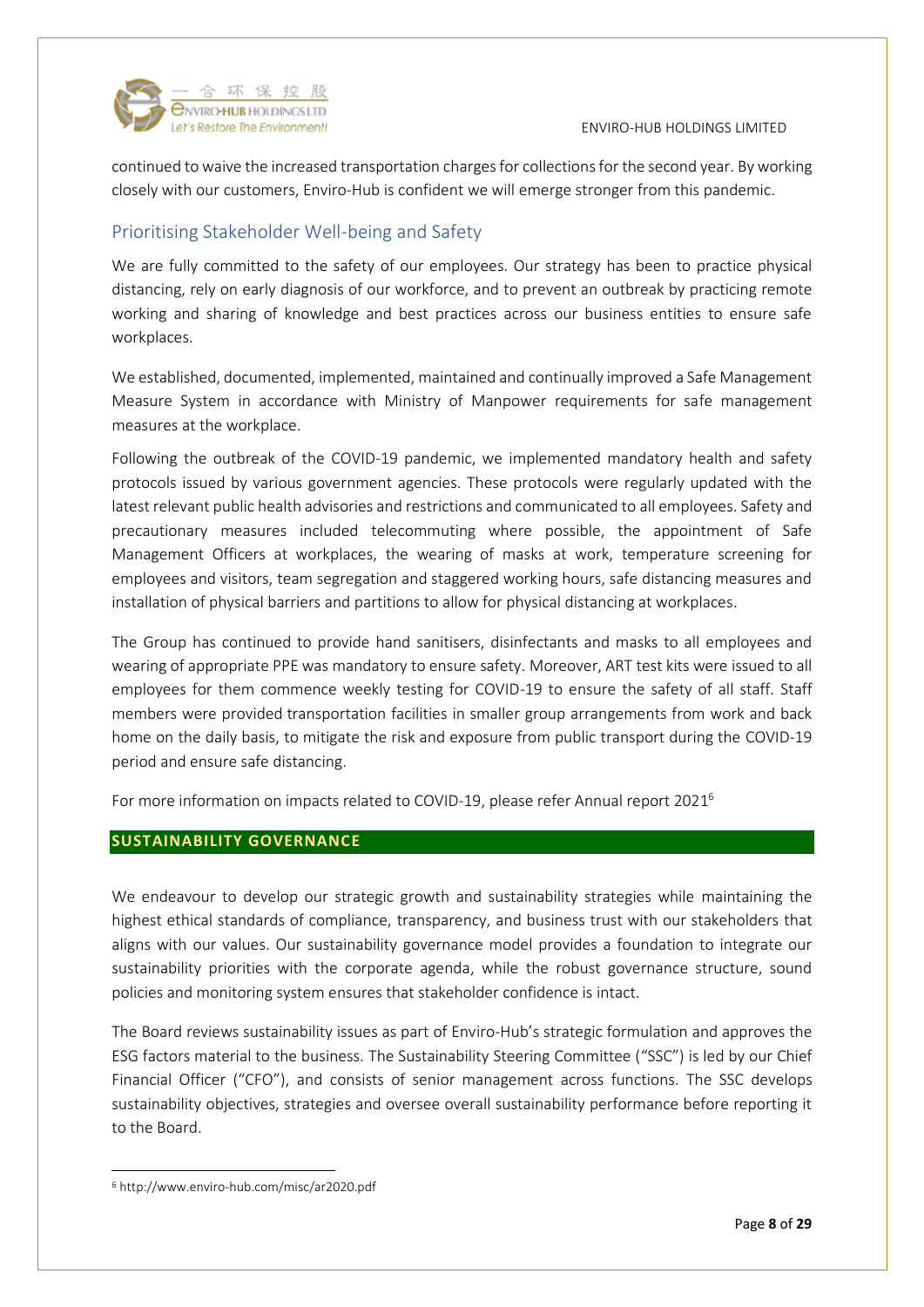

To ensure that sustainability efforts are implemented effectively into our strategic direction and business operations, the Sustainability Task Force ("STF") was established and integrated as part of the company's corporate governance. Representatives of the operations and finance divisions are represented in the STF to manage and monitor's Enviro-Hub's sustainability progress and performance.

The STF's primary responsibilities include:

- 1. Reviewing and reporting to the Board on the sustainability approach, standards, priorities and goals, and overseeing Group-level strategies, policies and practices on sustainability matters to attain those standards and goals;
- 2. Overseeing, reviewing and evaluating sustainability performance against the prioritised material topics;
- 3. Reviewing and advising the Board on Enviro-Hub's public reporting on the organisation's performance on sustainability matters; and
- 4. Presenting the sustainability report for the Board's approval.



## <span id="page-8-0"></span>**STAKEHOLDER ENGAGEMENT**

Believing in open and transparent dialogues with our stakeholders, we have been actively engaging both our internal and external stakeholders throughout the year, with their comments being the greatest source of inputs for our development activities. Fostering an inclusive approach towards all our stakeholders, we focus on understanding their needs, interests and expectations. This enables us to identify gaps and opportunities, creating value for both Enviro-Hub and our stakeholders. The table below summarises our stakeholder engagement methods, frequency and key topics of interest: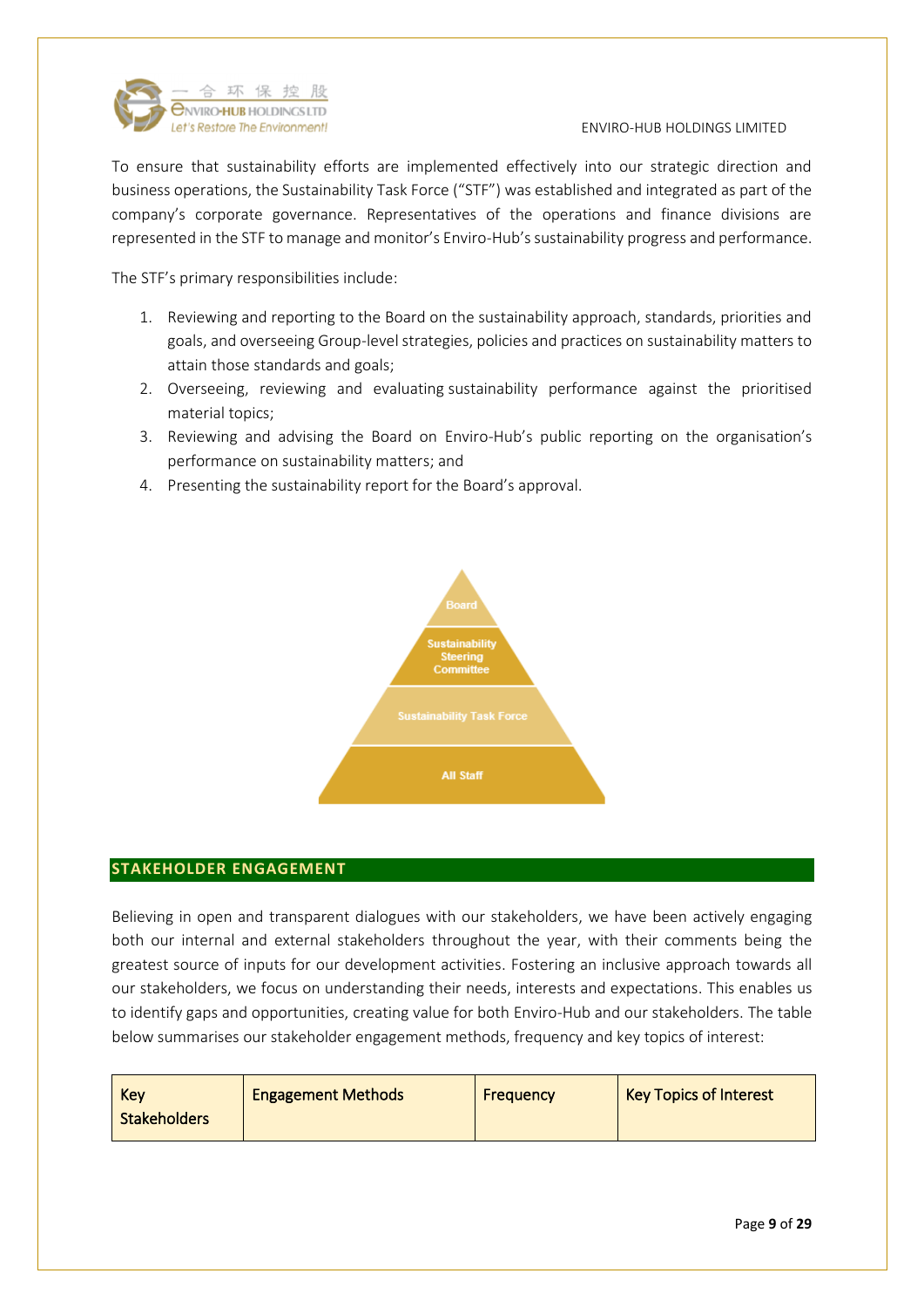

| Investors and<br>Shareholders | Updates on financial results,<br>announcements, business<br>developments, press releases<br>and other relevant disclosures<br>via SGXNet and Enviro-Hub's<br>website | Throughout the<br>year | • Transparent reporting<br>• Sound corporate<br>governance practices<br>• Business strategy and<br>outlook                 |  |
|-------------------------------|----------------------------------------------------------------------------------------------------------------------------------------------------------------------|------------------------|----------------------------------------------------------------------------------------------------------------------------|--|
|                               | Virtual investor conferences                                                                                                                                         | Throughout the<br>year |                                                                                                                            |  |
|                               | One-on-one meetings, mostly<br>virtual                                                                                                                               | Throughout the<br>year |                                                                                                                            |  |
|                               | <b>Annual General Meeting</b>                                                                                                                                        | Annually               |                                                                                                                            |  |
| Employees                     | Induction programme for new<br>employees                                                                                                                             | Throughout the<br>year | • Equitable remuneration<br>• Fair and competitive                                                                         |  |
|                               | Training and development<br>programmes                                                                                                                               | Throughout the<br>year | employment practices<br>and policies<br>• Safe and healthy work<br>environment<br>• Employee development<br>and well-being |  |
|                               | Career development<br>performance appraisals                                                                                                                         | Annually               |                                                                                                                            |  |
|                               | Recreational and wellness<br>activities                                                                                                                              | Throughout the<br>year |                                                                                                                            |  |
|                               | E-mails, meetings and town-<br>halls sessions                                                                                                                        | Throughout the<br>year |                                                                                                                            |  |
| <b>Customers</b>              | Feedback from customers                                                                                                                                              | Throughout the<br>year | • Comments and<br>potential room for<br>improvement in<br>delivering goods and<br>services                                 |  |
|                               | Independent audit from our<br>customers                                                                                                                              | Annually/<br>Biannual  | • IP protection and data<br>security                                                                                       |  |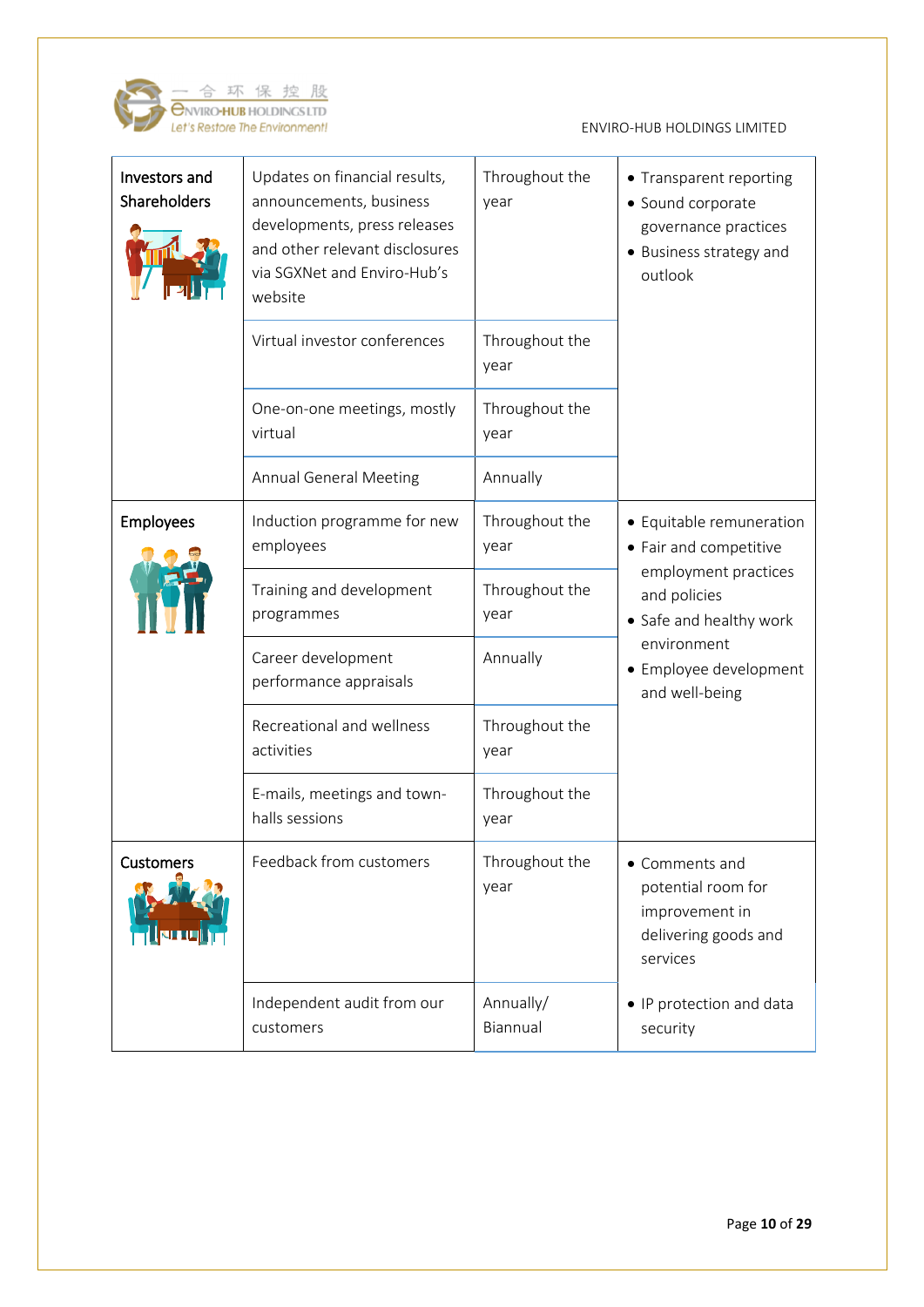

| Government<br>and Regulators | Meetings and dialogue<br>sessions | Throughout the<br>year | • Compliance with and<br>updates on changing<br>laws and regulations |
|------------------------------|-----------------------------------|------------------------|----------------------------------------------------------------------|
|------------------------------|-----------------------------------|------------------------|----------------------------------------------------------------------|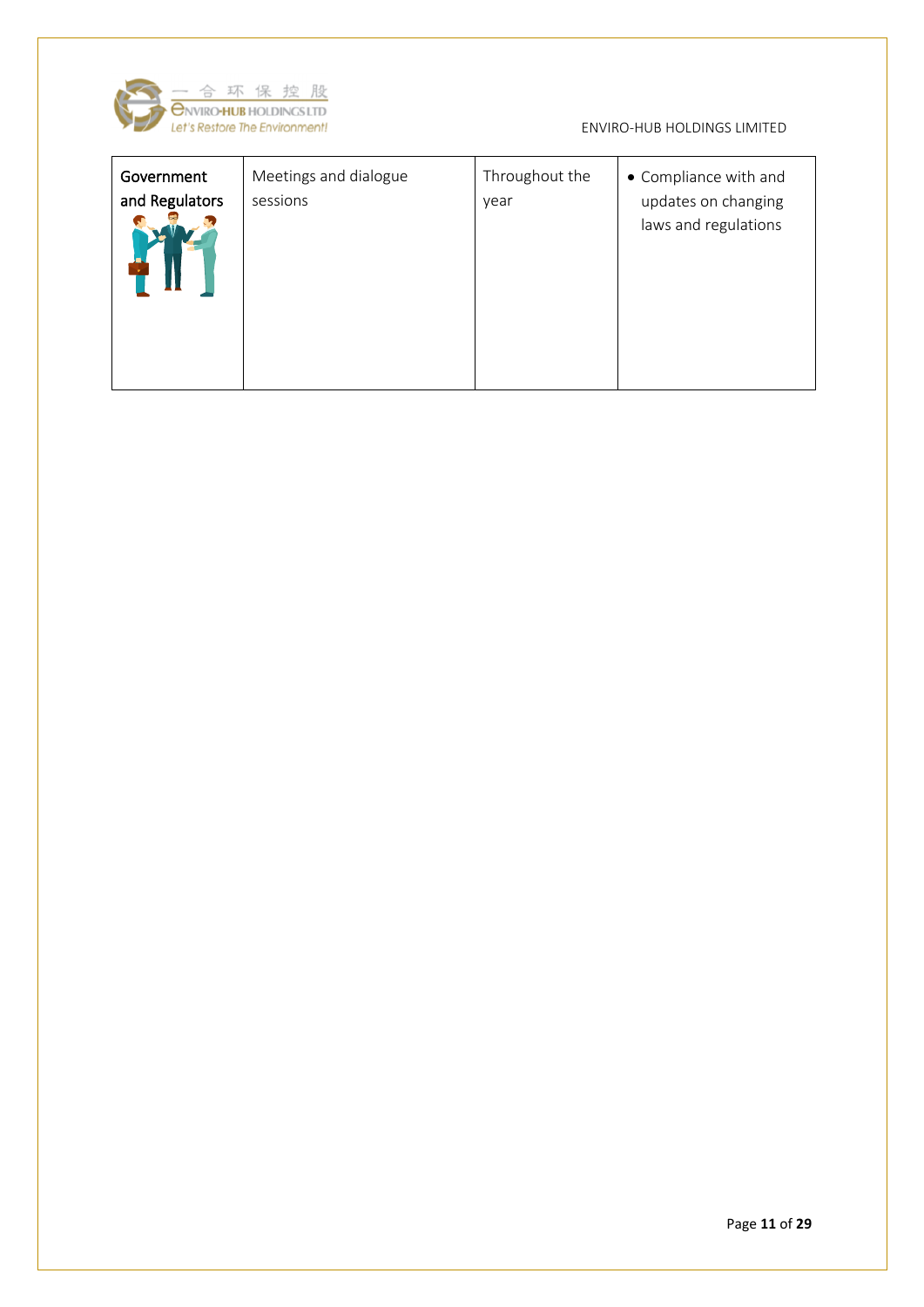

## <span id="page-11-0"></span>**MATERIALITY ASSESSMENT**

The materiality assessment is a critical process that allows us to identify and thereby manage ESG risks and opportunities most relevant to our long-term viability as a business. In 2021, a detailed materiality assessment exercise was conducted to identify ESG risks and opportunities that are most important to our business and stakeholders. The identification of material topics involved conducting research on global and local trends in our industry, peer benchmarking, as well as industry best practices.

Results of this assessment exercise were reviewed by our senior management from the point of view of relevance and adequacy. Based on the review, the materiality topics were finalised. We will continue to assess these material topics on a regular basis to ensure their relevance and importance to our business. The table below depicts each corresponding topic with the specific GRI standards.

| Category    | <b>Material Topic</b>                                                                                                    | <b>GRI Standard</b>                           | <b>GRI Disclosures</b>                                                            |
|-------------|--------------------------------------------------------------------------------------------------------------------------|-----------------------------------------------|-----------------------------------------------------------------------------------|
| Economic    | Economic Performance                                                                                                     | GRI 201: Economic<br>Performance              | Disclosure 201-1:<br>Direct economic value<br>generated and distributed           |
| Environment | Environmental<br>Compliance (including<br>regarding Emissions,<br>Effluents and Sludge,<br>Auditing by our<br>customers) | GRI 307:<br>Environmental<br>Compliance       | Disclosure 307-1:<br>Non-compliance with<br>environmental laws and<br>regulations |
| Social      | <b>Talent Attraction and</b><br>Retention                                                                                | GRI 401:<br>Employment                        | Disclosure 401-1:<br>New employee hires and<br>employee turnover                  |
|             | Occupational Health and<br>Safety                                                                                        | GRI 403:<br>Occupational Health<br>and Safety | Disclosure 403-9:<br>Work-related injuries                                        |
|             | Training and Education                                                                                                   | GRI 404: Training and<br>Education            | Disclosure 404-1:<br>Average hours of training per<br>year per employee           |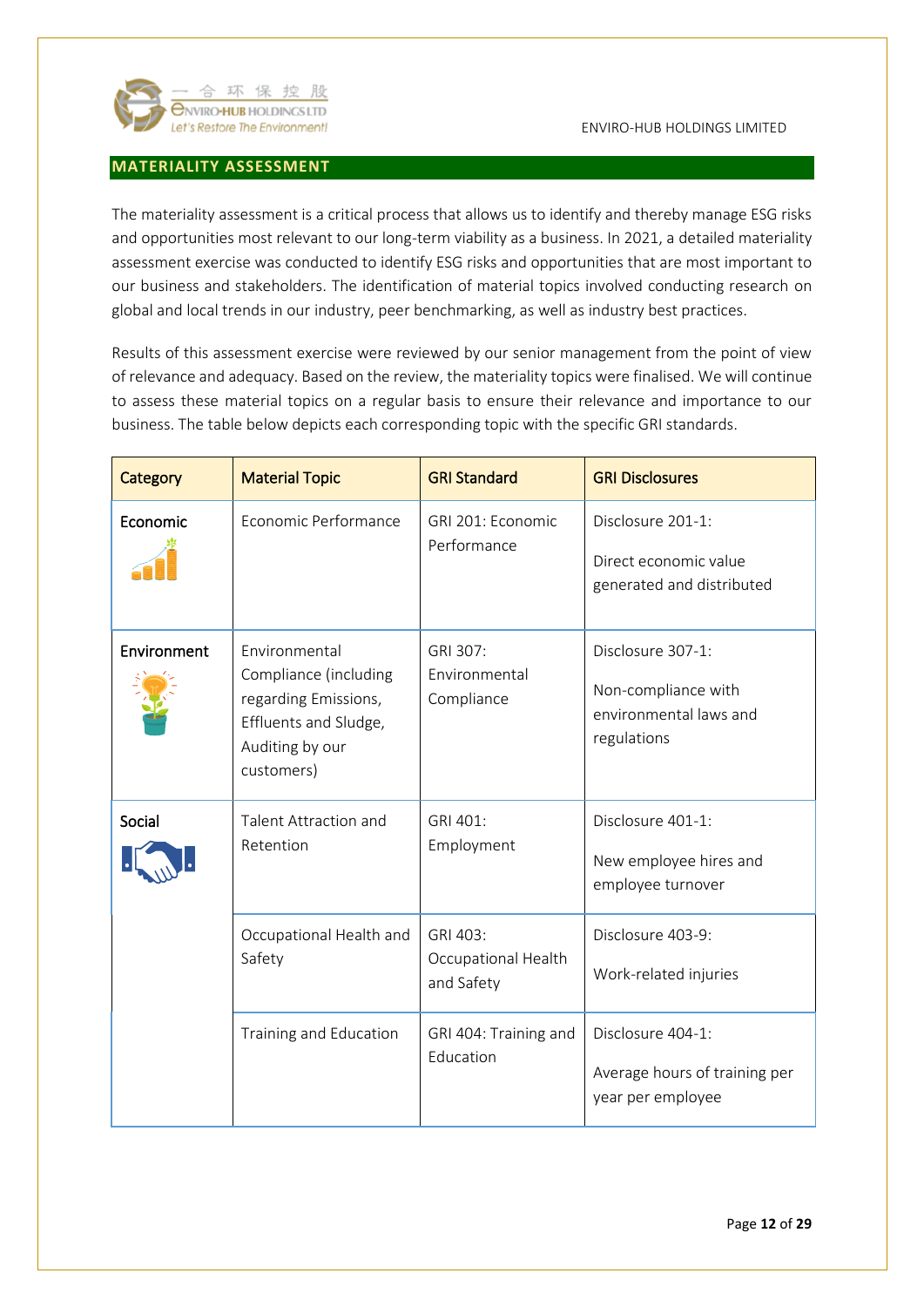

|                  | Local Communities                      | GRI 413: Local<br>Communities | Disclosure 413-1:<br>Operations with local<br>community engagement,<br>impact assessments, and<br>development programs     |
|------------------|----------------------------------------|-------------------------------|----------------------------------------------------------------------------------------------------------------------------|
| <b>Customers</b> | Protection of Sensitive<br>Information | GRI 418: Customer<br>Privacy  | Disclosure 418-1:<br>Substantiated complaints<br>concerning breaches of<br>customer privacy and losses of<br>customer data |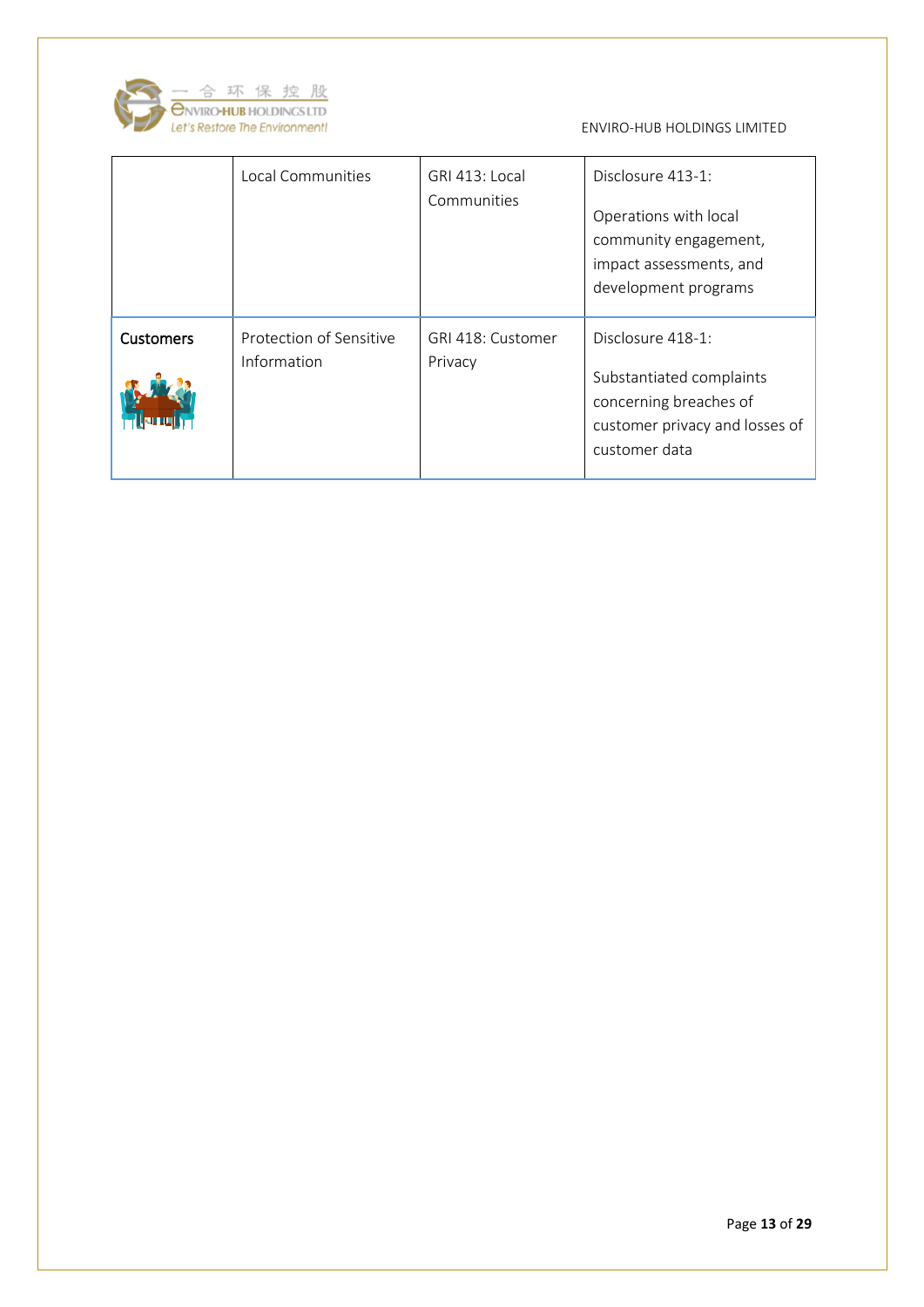

### <span id="page-13-0"></span>**ECONOMIC PERFORMANCE**

Sustainable economic performance is key to a sustainable business, and Enviro-Hub recognises the financial interconnectivity that our economic performance has with all our stakeholders. We seek to deliver sustainable returns to all stakeholders by driving constant economic growth and aiming to operate in a responsible manner.

Please refer to the financial statements in the Annual Report<sup>7</sup> for more information regarding Enviro-Hub's economic performance.

## <span id="page-13-1"></span>**ENVIRONMENTAL PERFORMANCE**

| Performance against 2021 targets                                                               |                                                                                          |
|------------------------------------------------------------------------------------------------|------------------------------------------------------------------------------------------|
| Achieved<br>٠                                                                                  | Zero incidents of non-compliance with environmental laws<br>$\bullet$<br>and regulations |
| Targets for 2022                                                                               |                                                                                          |
| Maintain zero incidents of non-compliance with environmental laws and regulations<br>$\bullet$ |                                                                                          |

Enviro-Hub recognises the potential environmental hazards and consequences associated with improper disposal of e-waste. In order to combat climate change and having grasped the concept of the scarcity of resources, we have focused our sustainability efforts on the development of our waste disposal facilities to recycle e-waste properly. Recycled materials can be used to make new products, and this reduces the need to mine limited raw materials from the earth.

At Enviro-Hub, we ensure our due diligence by complying to the relevant environmental laws and regulations such as the Environmental Protection and Management Act and Regulations, the Hazardous Waste Act, the Prevention of Pollution of the Sea Act and the Fire Safety Act. As an e-waste recycler, Cimelia and HLS has supported the extended producer responsibility law, which came into effect in 2021. It ensures that producers of electrical and electronic equipment in Singapore have their products are collected, recycled or disposed of responsibly when they reach the end of their lifespan. In line with this, we started submitting reports to NEA quarterly on waste collected through Waste and Resource Management System.

Furthermore, Enviro-Hub has also developed various internal policies such as the Cimelia Quality, Environmental, Health and Safety (QEHS) Policy, endorsed by senior management to ensure that we adhere to the relevant environmental laws and regulations. We constantly keep abreast of the latest changes in environmental laws and regulations to understand how we can do our part to protect the environment.

<sup>7</sup> http://www.enviro-hub.com/misc/ar2020.pdf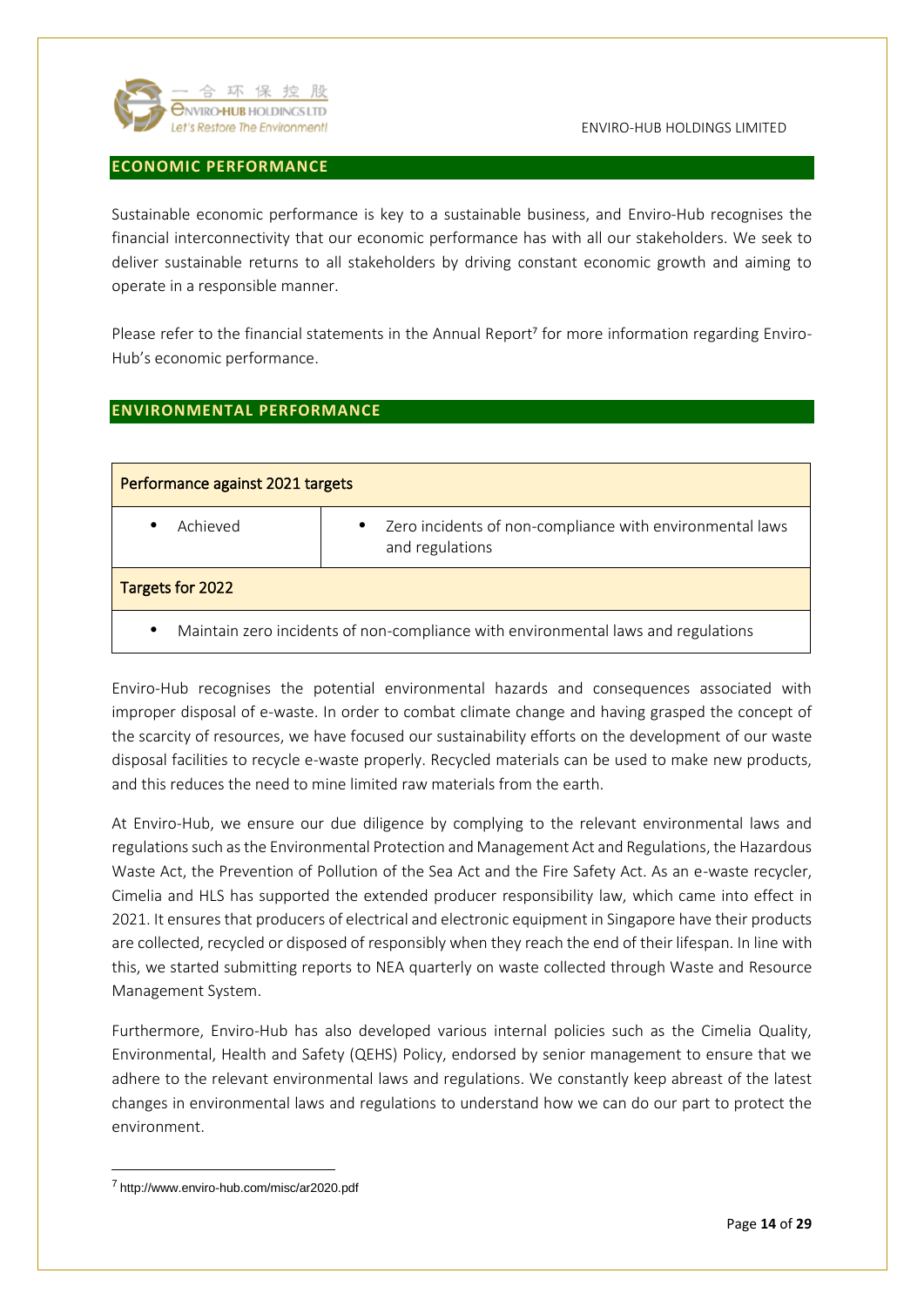

To improve our environmental management and ensure that we are compliant with the various environmental standards, we have implemented internationally recognised standards such as ISO 14001: 2015 (Environmental Management Systems), ISO 9001:2015 (Quality Management Systems) and OHSAS 45001: 2018 (Occupational Health and Safety). We are also certified under R2:2013 which is responsible recycling standard for effective recycling of electronic waste.

Similarly, we require our outsourced vendors and suppliers to have the same environmental value as us. They are required to undergo a rigorous assessment and evaluation process to ensure that they demonstrate compliance with all applicable environmental laws and regulations. All incidents of noncompliance will be investigated so that corrective actions can be taken. In 2021, there were zero incidents of non-compliance with environmental laws and regulations reported.

With the availability of the PSG grant, the Group applied for the PSG to subsidise their purchase of 3 electric forklifts and managed to get the maximum level support of 80% subsidy, with a grant of approximately \$90,000. The electric forklifts are battery operated, which promotes a cleaner environment with less smoke, dust generation and noise pollution. Apart from these direct environmental benefits reaped, indirect benefits also include good branding for HLS, which is useful in achieving ISO standards.

In 2021, NEA honoured the exceptional contributions and commitment of the Environmental Services ("ES") workforce by awarding 389 workers with congratulatory certificates as part of the annual ES Workforce Day. The congratulatory certificates recognise top employees in the ES industry across the three sectors – cleaning, waste management, and pest management services. Based on performance and contribution to a clean and green Singapore, 5 congratulatory certificates were presented to Cimelia employees in recognition of their outstanding contribution and commitment.

Furthermore, one of our Group's plant manager completed an exam by the Sustainable Energy Association of Singapore ("SEAS"), successfully registering as a Singapore Certified Energy Manager. This certificate is testament to the manager's ability to come up with energy efficient solutions, reduction in energy consumption and moving towards more sustainable uses of energy in the entire process. With that, we are confident in seeing greater energy savings and a reduction in emissions in the future.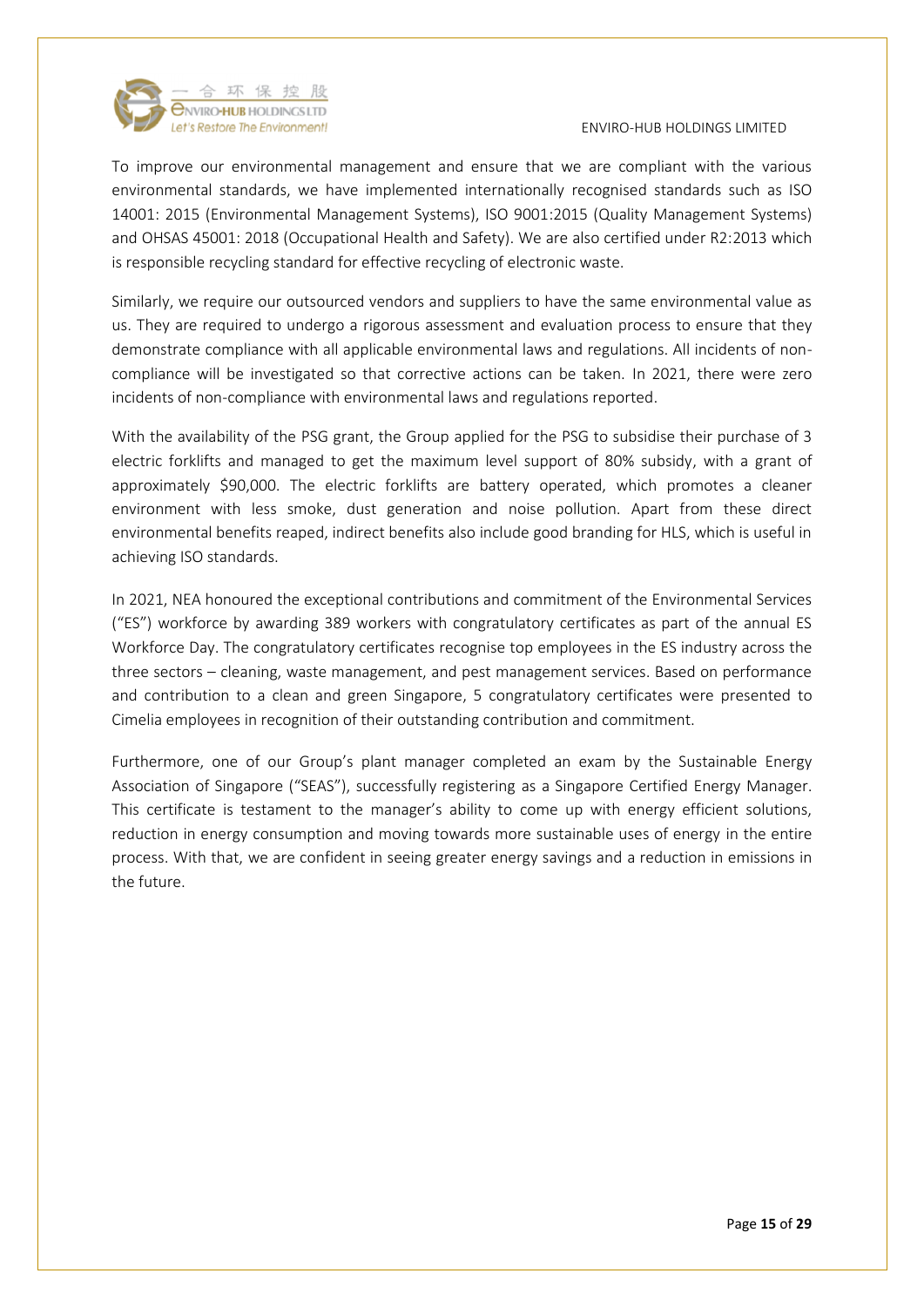

## <span id="page-15-0"></span>**SOCIAL PERFORMANCE**

<span id="page-15-1"></span>

| <b>Talent Attraction and Retention</b>                                      |                                                                        |
|-----------------------------------------------------------------------------|------------------------------------------------------------------------|
| Performance against 2021 targets                                            |                                                                        |
| Not achieved<br>$\bullet$                                                   | Maintain an employee turnover rate within the industry<br>٠<br>average |
| Targets for 2022                                                            |                                                                        |
| Maintain an employee turnover rate within the industry average<br>$\bullet$ |                                                                        |

Our employees contribute an important part towards the company's long-term success, and we endeavour to dedicate our efforts to develop their careers and provide a nurturing work environment to maintain a motivated workforce.

Enviro-Hub has policies and procedures that encompass our values of inclusivity while achieving productivity. These include fair recruitment, training and career development opportunities and employee recognition and awards. Our human resources policy also incorporates various guiding principles and offer competitive working hours, leave and other employment benefits, remuneration, bonuses (and conflict of interests). As part of our efforts to maintain and improve communication, we are also proud to announce that all our employees receive performance evaluation reviews annually.



As of 31 December 2021, Enviro-Hub has 93 employees, all of them based in Singapore. The average monthly new hire rate for the year was 3.8%, higher than the sector average of 2.2% 8 . The average monthly turnover rate was 2.6%, which is also higher than the sector average of 1.9%<sup>9</sup>. In 2021, there was an increase in employee turnover attributed to the COVID-19 pandemic, where employees resigned to return to their home country. This is expected to improve as borders reopen. Our employee diversity performance can be seen in the charts below.

<sup>8</sup> Average monthly recruitment rate in 2021: 2.2% (Production & Transport Operators, Cleaners & Labourers). Source: Ministry of Manpower, https://stats.mom.gov.sg/Pages/LabourTurnoverTimeSeries.aspx

<sup>&</sup>lt;sup>9</sup> Average monthly resignation rate in 2021: 1.9% (Production & Transport Operators, Cleaners & Labourers). Source: Ministry of Manpower, https://stats.mom.gov.sg/Pages/LabourTurnoverTimeSeries.aspx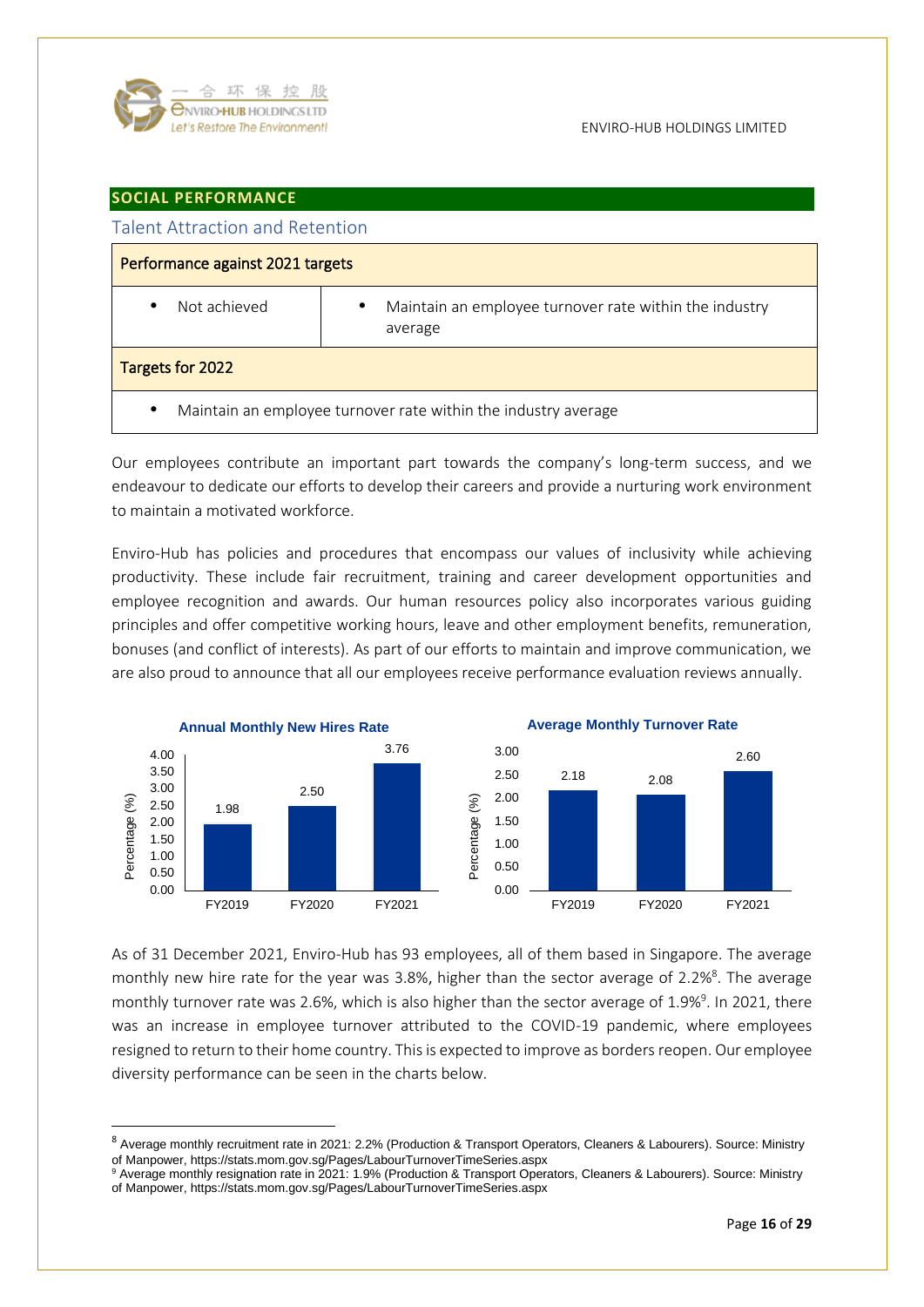

We do not discriminate against age during our recruitment processes and aim to continue applying fair employment practices. If the need arises, we also offer our employees unpaid leave of up to two months, giving them time to attend to personal matters.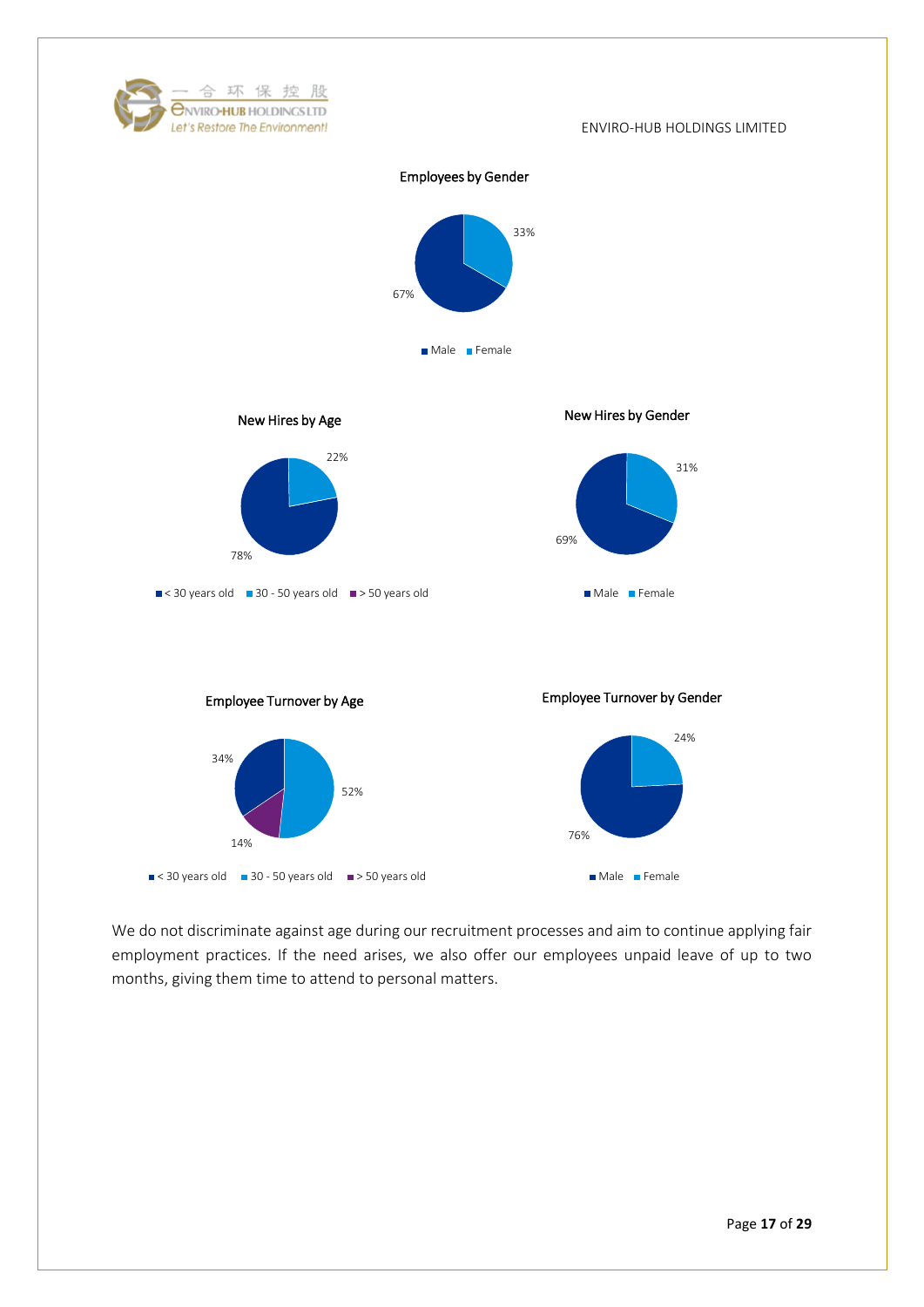![](_page_17_Picture_0.jpeg)

# <span id="page-17-0"></span>Occupational Health and Safety

| Performance against 2021 targets                                                                                                                                                              |                                                                                                                                                                                            |  |
|-----------------------------------------------------------------------------------------------------------------------------------------------------------------------------------------------|--------------------------------------------------------------------------------------------------------------------------------------------------------------------------------------------|--|
| Not Achieved <sup>10</sup><br>$\bullet$<br>Achieved<br>٠                                                                                                                                      | Increase Occupational Health and Safety ("OHS") training<br>٠<br>hours<br>Achieve zero regulatory fines and penalties in line with<br>٠<br>COVID-19 advisories from government authorities |  |
| Targets for 2022                                                                                                                                                                              |                                                                                                                                                                                            |  |
| Zero regulatory fines and penalties in line with COVID-19 advisories from government<br>٠<br>authorities<br>Zero Accident frequency rate (AFR)<br>٠<br>Zero Accident severity rate (ASR)<br>٠ |                                                                                                                                                                                            |  |

At Enviro-Hub, protecting the health and safety of our employees are of utmost importance. We believe that inculcating a strong safety culture in the workplace will protect the company's most valuable asset – our people. In order to stay committed to protecting our employees, we provide them with a safe working environment by adhering to local safety laws and regulations, which includes the Workplace Safety and Health (WHS) Policy, the Employment of Foreign Workers Act, the Environmental Protection and Management Act and Regulation, the Work Injury Compensation Act, the Environmental Public Health Act and the Fire Safety Act.

A health and safety committee has been established to ensure that health and safety policies are fully implemented. Several processes have been set in place to ensure the strong implementation of these policies. Some of the processes are as follows:

- Carrying out environment, health and safety (EHS) and fire safety inspections and taking corrective action(s) for violations of EHS rules and regulations.
- Reporting monthly Fire Safety Inspection results to management.
- Reviewing operations risk assessment, taking steps to eliminate or reduce potential risks.
- Maintaining related certifications e.g. bizSAFE certification, OHSAS 45001:2018. In 2020, HLS has obtained the bizSAFE Star certification certified by the Workplace Safety and Health Council. Following suit, Cimelia obtained the certification in 2021. The Level 3 certification requires the Group to implement a risk management plan in the workplace to address all risks, and is valid till mid-2023.
- Providing employees with health and safety training and information on the potential health risks and safety hazards in the work environment and the proper precautions to undertake.
- Conducting inspection at planned intervals with project consultants to discuss in house safety rules, and safe work practices.
- Investigating and executing corrective actions upon any reported incidents.

<sup>&</sup>lt;sup>10</sup> Refer to "Training and Education" section for more information.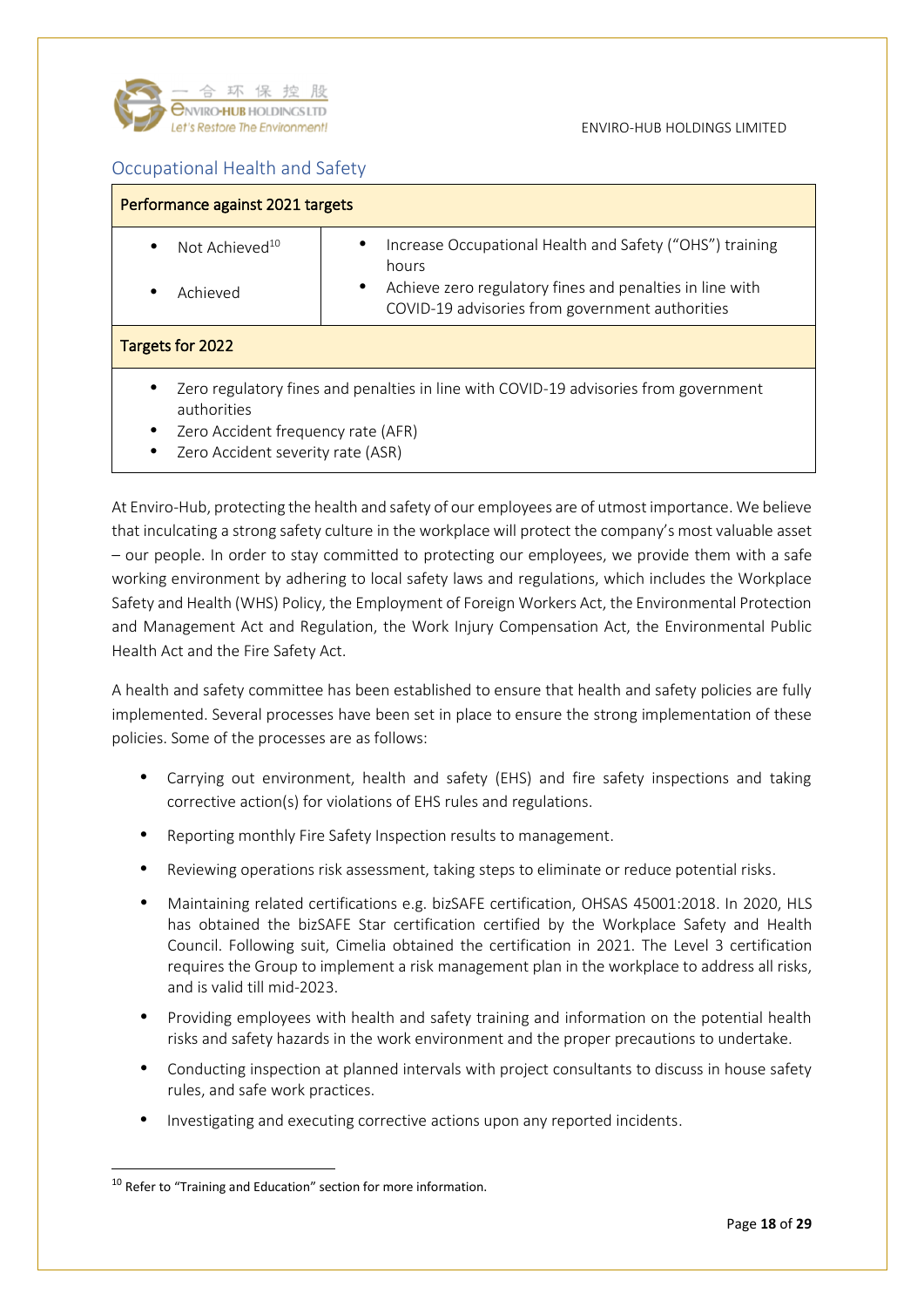![](_page_18_Picture_0.jpeg)

#### Let's Restore The Environment! The Contract of the Contract of the Contract of the Contract of the Contract of the Contract of the Contract of the Contract of the Contract of the Contract of the Contract of the Contract of

- Conducting meetings to raise and discuss any health and safety and environmental concerns.
- Forming a Trained Company Emergency Response Team (CERT) to response in emergency situations.
- Establishing, documenting, implementing and maintaining an updated Safe Management Measure System (SMMs) in accordance with MOM's requirements for safe management measures at the workplace.
- Ensuring accurate calibration of monitoring equipment.
- Conducting biannual internal audits for any non-conformance to system procedures.
- Requiring the presence of a safety manager who conducts bi-annual spot checks and timely investigation and execution of preventive and corrective actions based on incidents reported by employees and visitors.
- Holding regular site meetings with project consultants to discuss health and safety (injuries), environmental (e.g. mosquito breeding, noise) and any other ad-hoc matters.

Recognising that communicating Workplace Health & Safety (WHS) rules and guidance to our employees are crucial and essential in managing WHS risks, we provide our employees with regular occupational health and safety training.

Workplace accidents are closely monitored and recorded by the operational and human resources department. We are pleased to report that there have been no fatalities or accidents resulting in permanent injuries involving our employees in Singapore.

In 2021, Accident Frequency Rate<sup>11</sup> and Accident Severity Rate<sup>12</sup> were both zero (per million manhours worked). There was no workplace accident reported were amongst the contractual employees working in the Group.

The Group will continue to implement and enforce the government safe management measures and requirements and have set additional targets for next year to achieve zero Accident frequency rate (AFR) and Zero Accident severity rate (ASR).

 $11$  Accident Frequency Rate (as per Ministry of Manpower of Singapore) = Number of injuries /Number of man-hours worked \*1,000,000. A lost-time injury is a workplace injury that results in at least 1 day of medical leave

 $12$  Accident Severity Rate (as per Ministry of Manpower of Singapore) = Number of lost days/Number of man-hours worked

<sup>\*1,000,000.</sup> A lost day is a day of medical leave as a result of a lost-time injury.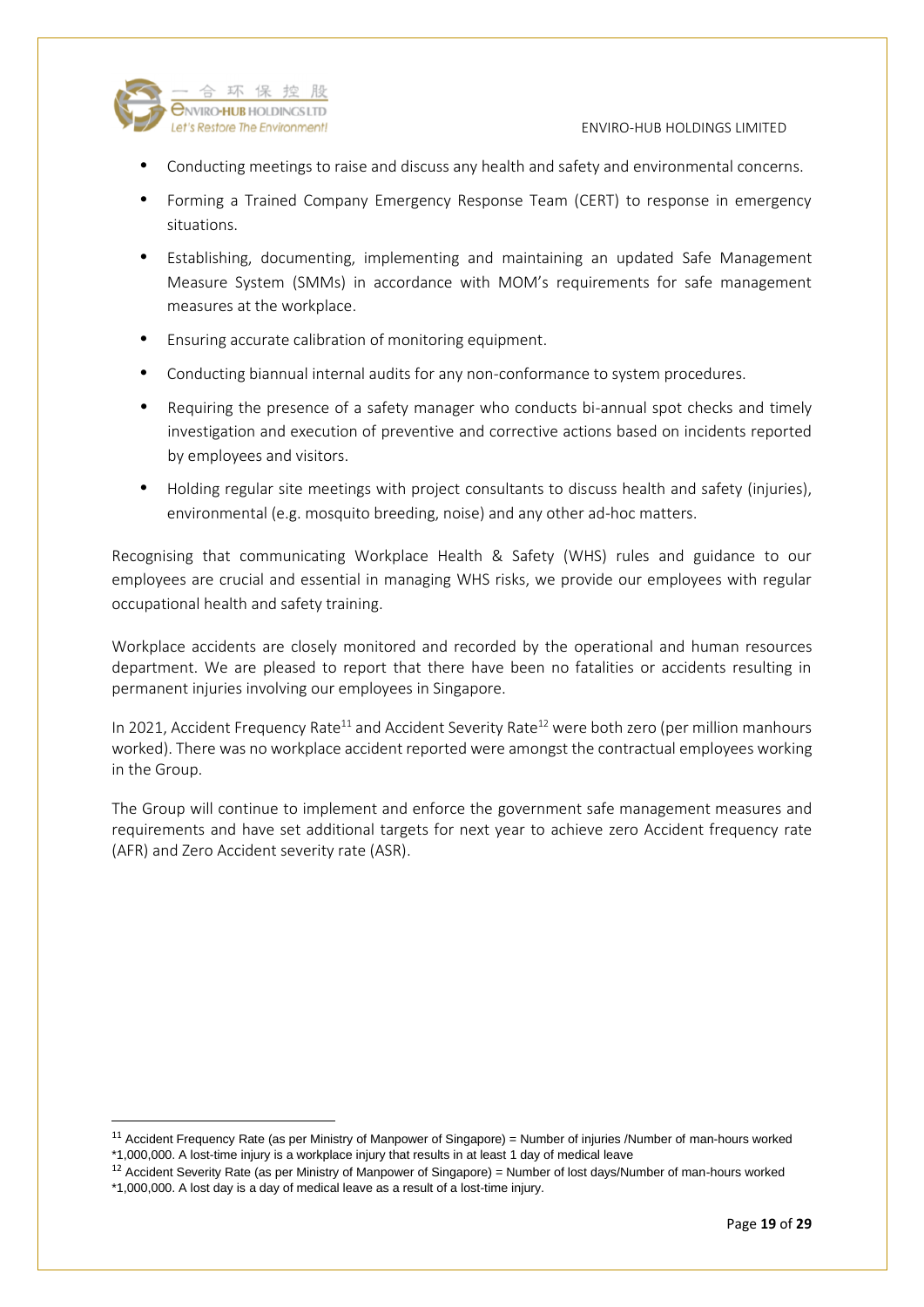![](_page_19_Picture_0.jpeg)

# <span id="page-19-0"></span>Training and Education

| Performance against 2021 targets                                  |                                                                                                                                                                                                                                      |
|-------------------------------------------------------------------|--------------------------------------------------------------------------------------------------------------------------------------------------------------------------------------------------------------------------------------|
| Achieved<br>Achieved                                              | Roll-out incentive initiatives to encourage self-learning<br>٠<br>amongst employees for career development<br>Provide relevant internal and external training opportunities<br>$\bullet$<br>to improve workers' skills and knowledge |
| Targets for 2022                                                  |                                                                                                                                                                                                                                      |
| Increase average training hours per employee per year from FY2021 |                                                                                                                                                                                                                                      |
| ٠<br>development                                                  | Roll-out incentive initiatives to encourage self-learning amongst employees for career                                                                                                                                               |
|                                                                   |                                                                                                                                                                                                                                      |

 Provide relevant internal and external training opportunities to enhance workers' skills and knowledge in new recycling processes which the Group planned to introduce in FY 2022

We strive to meet the industry's needs and standards by equipping our employees with relevant skills to remain abreast of the changing market. This is majorly done by providing training for the employees throughout the year. Training includes WSQ Operate Forklift Course, Forklift Refresher Course, Risk Management Implementation and First Aid Course Training. In order to improve certain technical skills like Android Basics Nanodegree and Introduction to Programming Nanodegree, we conduct IT related courses for our employees. Another pivotal training that we provide is the Human Resources related training to enhance the management of human capital. These different types of training are about engaging newly hired Professional Management and Executives (PMEs) in a Subject Matter Expert (SME) and building Human Capital in SME.

In 2021, Cimelia received a grant of \$3,782 from Workforce Singapore (WSG) for the P-Max Place and Train Programme. This programme allows employees to learn new skills in interpersonal relations, leadership and communication, which are essential qualities of the future economy.

We endeavour to constantly upgrade our training programmes by developing enhanced trainings for our employees in the fields of IT, Digital and System Applications and Products in Data Processing (SAP). In order to encourage career improvement and initiate communications, both formal and informal learning programmes are developed for the employees. This is done by evaluating the progress of our employees to provide them with the required support. The competence of the trainees is gauged by relevant parties through the Training & Evaluation Form, or competency assessment checklist. Additional trainings are provided to the employees who do not match the required expectations.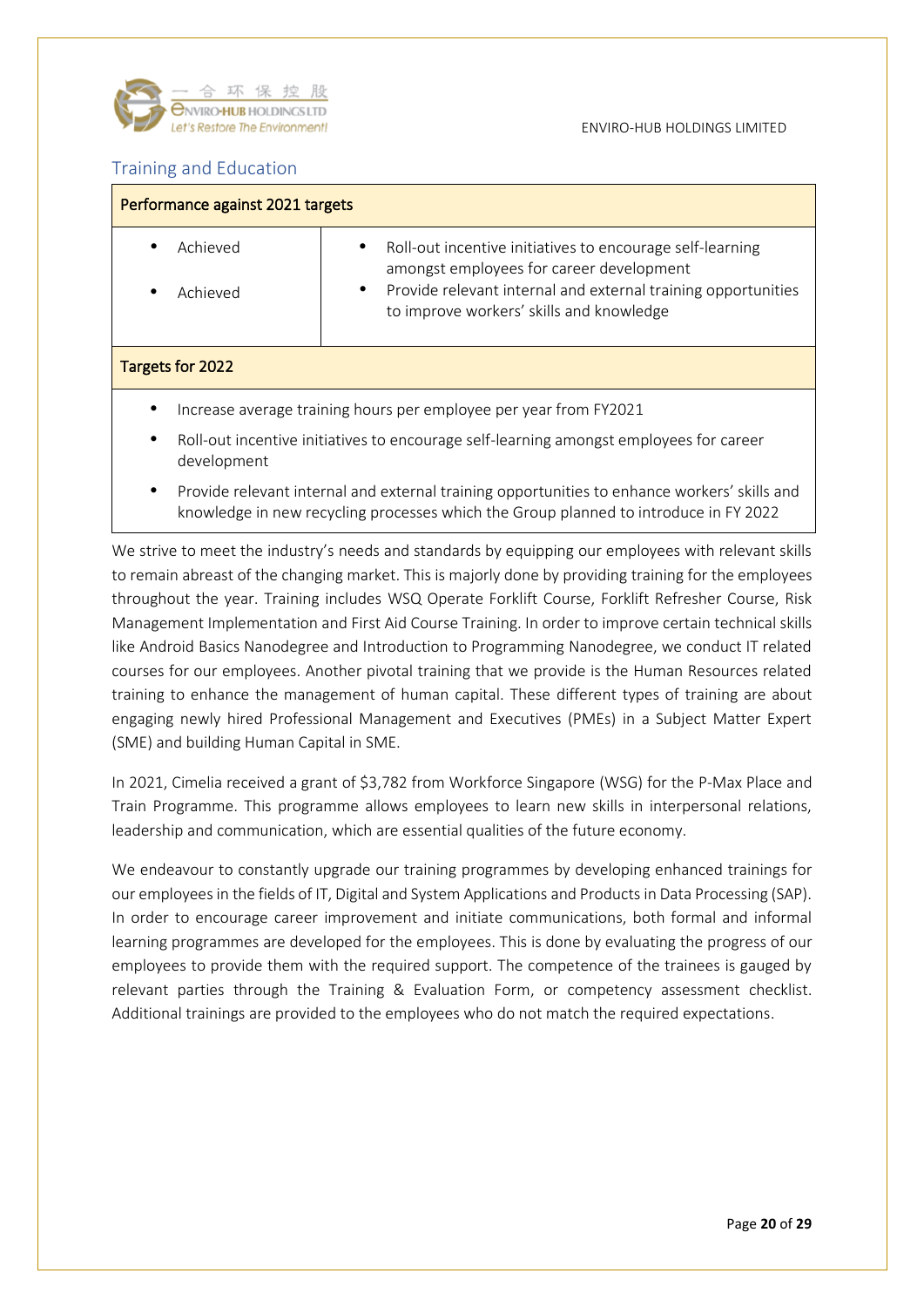![](_page_20_Picture_0.jpeg)

![](_page_20_Figure_2.jpeg)

Total and Average Training Hours

In 2021, our employees received a total of 311 training hours on occupational health and safety. As per the previous year, targeted training hours were not achieved due to the impact of COVID-19, where the training centre cancelled classes due to a limit in class size to conduct training. Furthermore, high staff turnover rate made it hard to conduct classes. However, we are committed towards training of our workforce, and will work towards conducting more relevant awareness sessions and trainings for our employees.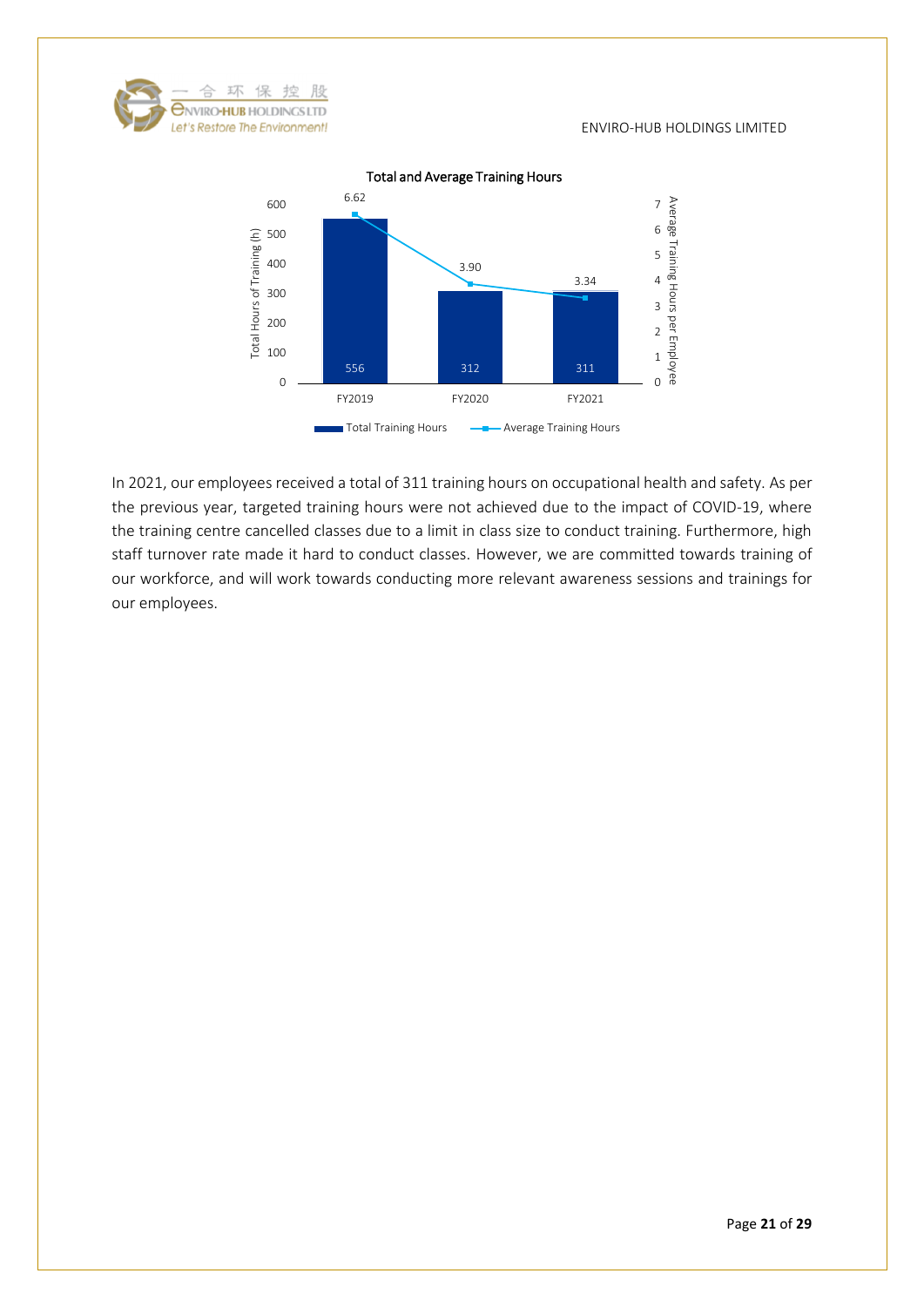![](_page_21_Picture_0.jpeg)

## <span id="page-21-0"></span>Local Communities

| Performance against 2021 targets                                                                                                              |                                                                                               |  |
|-----------------------------------------------------------------------------------------------------------------------------------------------|-----------------------------------------------------------------------------------------------|--|
| Achieved                                                                                                                                      | Collect a total of 3,000 tonnes of e-waste by HLS and Cimelia<br>٠<br>for reporting year 2021 |  |
| Targets for 2022                                                                                                                              |                                                                                               |  |
| Collect a total of 3,000 tonnes of e-waste by the Group for reporting year 2022 regardless<br>$\bullet$<br>of the uncertainty of the pandemic |                                                                                               |  |

In FY2021, Cimelia and HLS recovered 1742 and 1840 tonnes of e-waste respectively, totalling 3582 tonnes collected. Striving to build a circular and sustainable economy, we have a history of engaging and working with local communities to drive and improve waste management. Internally, our employees are constantly involved in CSR activities held throughout the year. This helps us to walk together with our community towards being a zero-waste society, adding value to our standard of living.

We build close relationships with local communities by supporting and partnering with them. Partnerships include local schools for awareness programmes, town councils and businesses for ewaste take back and recycling programmes etc. Our efforts to increase awareness about environmental protection also includes encouraging the local community members to reuse waste items, recycle electronic waste and providing information on the environmental impacts resulting from the improper disposal of electronic waste.

#### E-Waste Collection at SWCDC and Condominiums

Cimelia's employees participated in a series of events in collaboration with the South West Community Development Council (SWCDC) and various condominiums. These events include Clean Up South West 2021, where a total of 405 kg of e-waste were collected from residents in the South West District and 365 kg of e-waste from condominiums. This recycling drive is part of a larger masterplan initiative to advocate for sustainable zero-waste practices and recycling habits.

## Corporate Clients Office Recycling Programmes

In September 2021, Cimelia initiated in-office e-waste recycling programmes for most of their existing and targeted customers, including Capitaland. Customers were offered free rental of their small yellow bins to be placed at their office. This allowed clients to dispose their obsolete electronic items to a reliable vendor and at the same time to raise awareness on shared responsibility of recycling and provide an integrated platform for tenants in CapitaLand to recycle their unwanted electronic waste.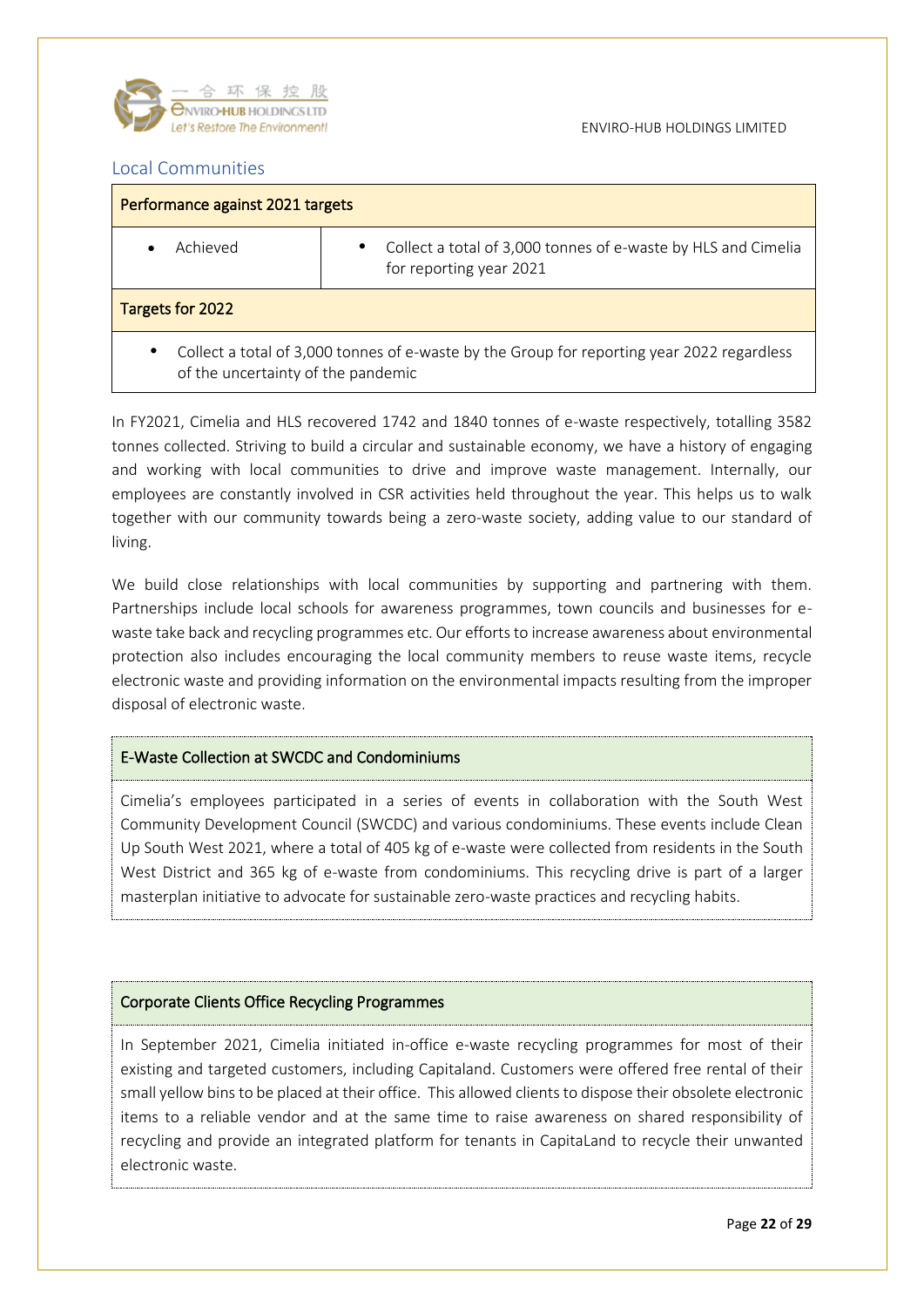![](_page_22_Picture_0.jpeg)

#### Let's Restore The Environment! The Contract of the Contract of the Environment! The Contract of the Environment of the Contract of the Environment of the Contract of the Environment!

## Employee Engagement and Education at NEC and Robert Bosch

In early 2021, HLS initiated a project with NEC and Robert Bosch to conduct online sharing sessions on the importance of e-waste recycling and how the e-waste recycling process at HLS. HLS also provided bins for NEC and Robert Bosch to store the e-waste and will collect them when its full. To extend the recycling education further, HLS provided them with posters on the appropriate items that can be placed in the e-waste recycling bin.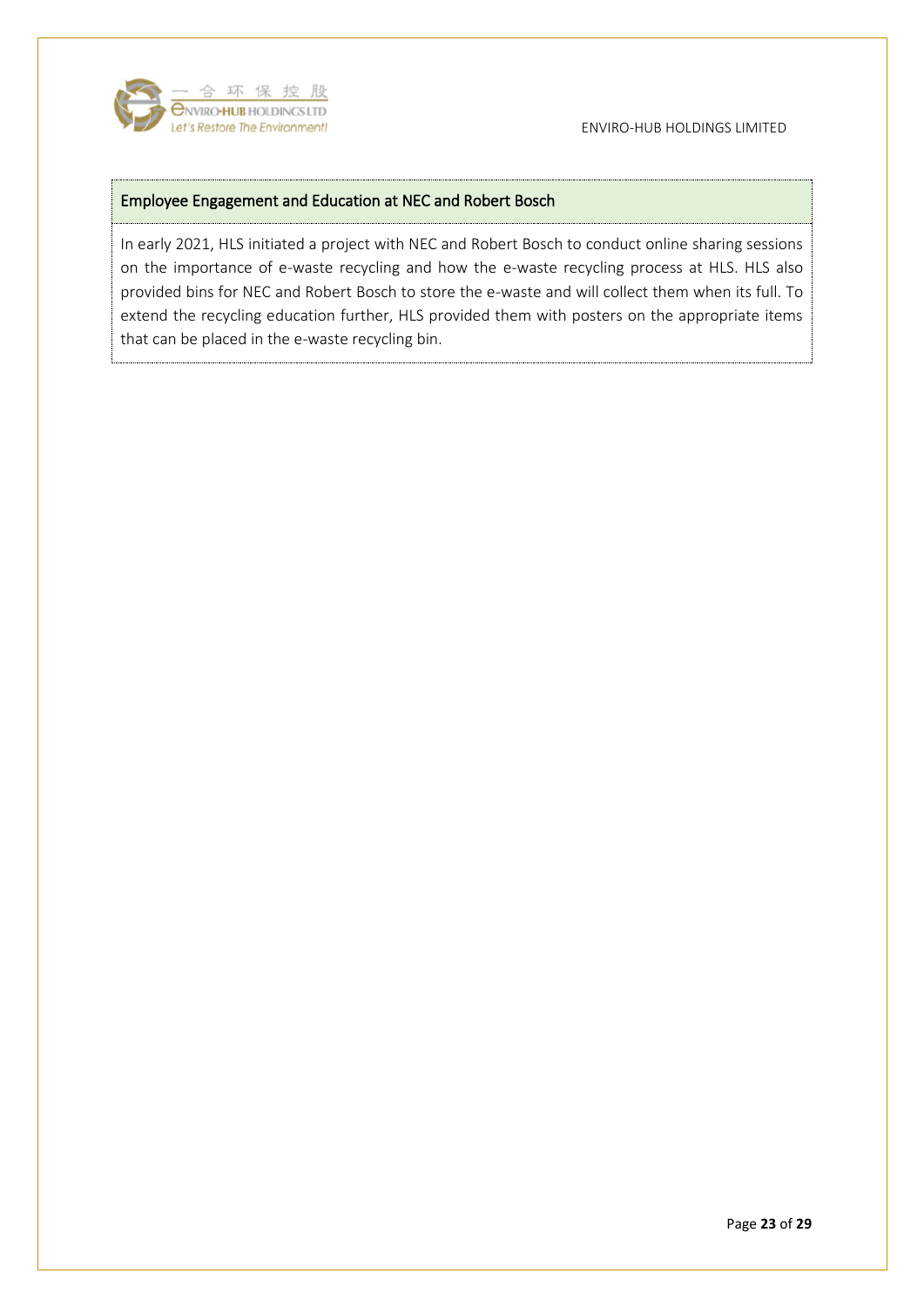![](_page_23_Picture_0.jpeg)

## <span id="page-23-0"></span>**CUSTOMERS**

| Performance against 2021 targets                                                                                                         |                                                                                                                                 |  |
|------------------------------------------------------------------------------------------------------------------------------------------|---------------------------------------------------------------------------------------------------------------------------------|--|
| Achieved                                                                                                                                 | Zero incidences of substantiated complaints concerning breaches<br>$\bullet$<br>of customer privacy and losses of customer data |  |
| Targets for 2022                                                                                                                         |                                                                                                                                 |  |
| Maintain zero incidences of substantiated complaints concerning breaches of customer<br>$\bullet$<br>privacy and losses of customer data |                                                                                                                                 |  |

Protecting customer data and respecting customer privacy are of paramount importance to Enviro-Hub. With an increasing number of electronic devices becoming obsolete each year, the disposal of electronic waste is a rapidly growing disproportionate to our operations. The improper disposal of electronic waste poses a threat to the environment as well as increases the risk of data theft, where highly sensitive data and information can be stolen or reused without consent.

Taking pride in having robust privacy and security policies, Enviro-Hub implemented measures to protect customer data, by complying with the requirements of data protection laws and regulations, ensuring that information and data stored on clients' electronic devices are completely removed before they are recycled or reused.

Our e-waste recycling services involve the following processes, which are designed to protect our customers' sensitive information:

- Data wiping
- Degaussing (hard-disk drives only)
- Punching of hard-disk drives
- Manual physical destruction/recycling
- Shredding
- Mechanical plant crushing
- Access limited to authorise personnel
- Non-Disclosure Agreements (NDA)
- Servers complying with the minimum-security Standards for Sensitive Devices
- Closed-circuit television (CCTV) cameras installed to protect the company's assets and customers' intellectual property (IP)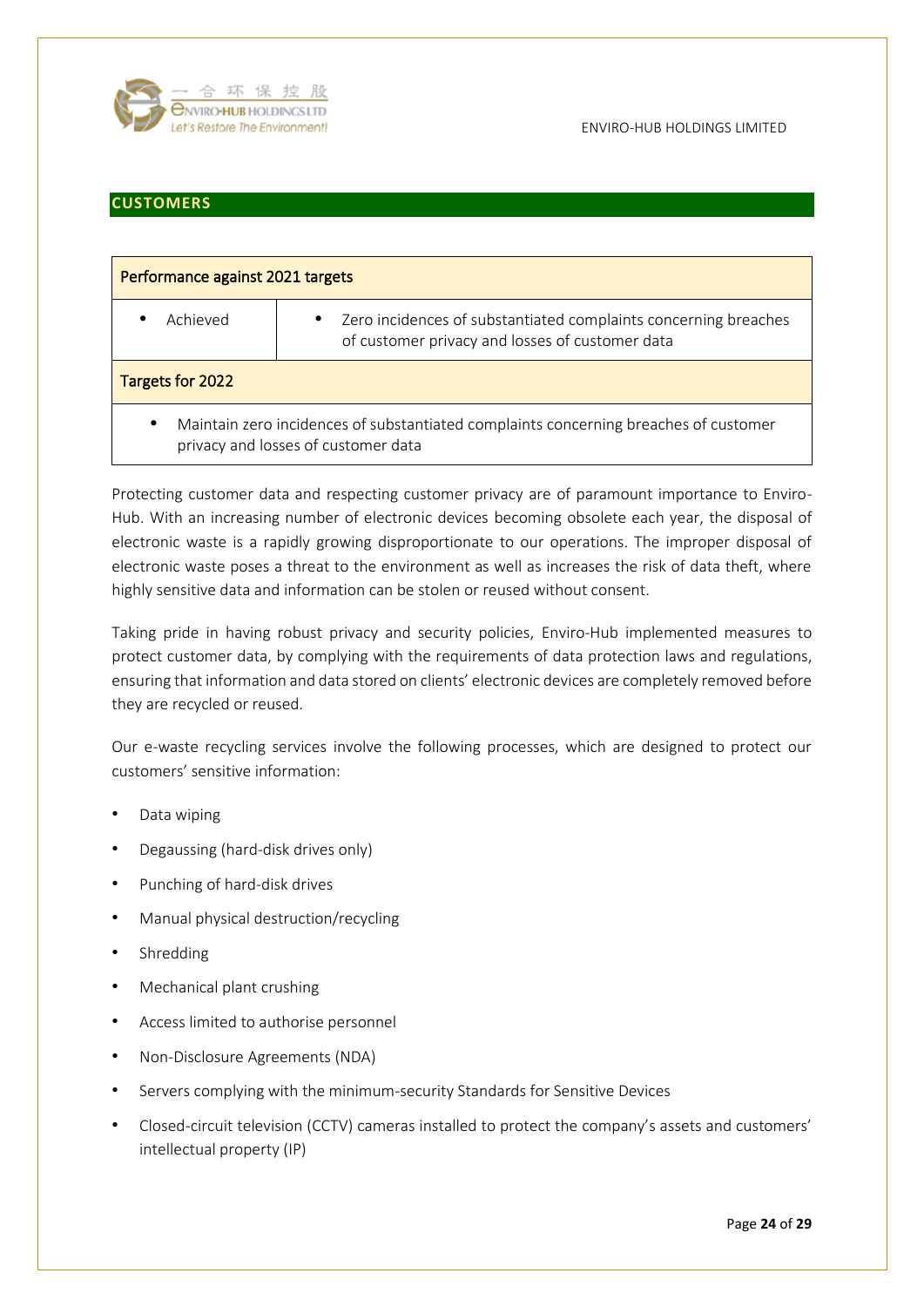![](_page_24_Picture_0.jpeg)

Notably at one of our entity, a U.S. National Security Agency (NSA) certified degausser model MW 1B is used to remove data stored on hard drives and magnetic tapes. Shredding machines enable scrap materials to reach a reduction of less than 15mm. The Group is also a certified as R2:2013 electronics recycler that adheres to the National Institute of Standards and Technology's (NIST's) Guidelines for Media Sanitization – Special Publication 800-88.

![](_page_24_Figure_3.jpeg)

*Cimelia's Process Flowchart for ICT Recycling and Data Destruction*

In addition, closed-circuit television (CCTV) cameras have been installed to protect the company's assets and customers' intellectual property (IP). In the reporting year, there were zero incidences of substantiated complaints concerning breaches of customer privacy and losses of customer data.

## Data storage media destruction

At Cimelia, several measures have been taken to protect customers' sensitive information and intellectual property. These measures include providing customers with locked recycling bins to collect e-waste, which will be brought to Cimelia's facility where data destruction work is carried out. Locks are provided to customers to prevent their electronic devices from theft and to protect their data from unauthorised access if lost or stolen. Also, security seals with serial numbers are used to ensure that the recycling bins are not tampered with. The bins will be collected when they are about 75% filled.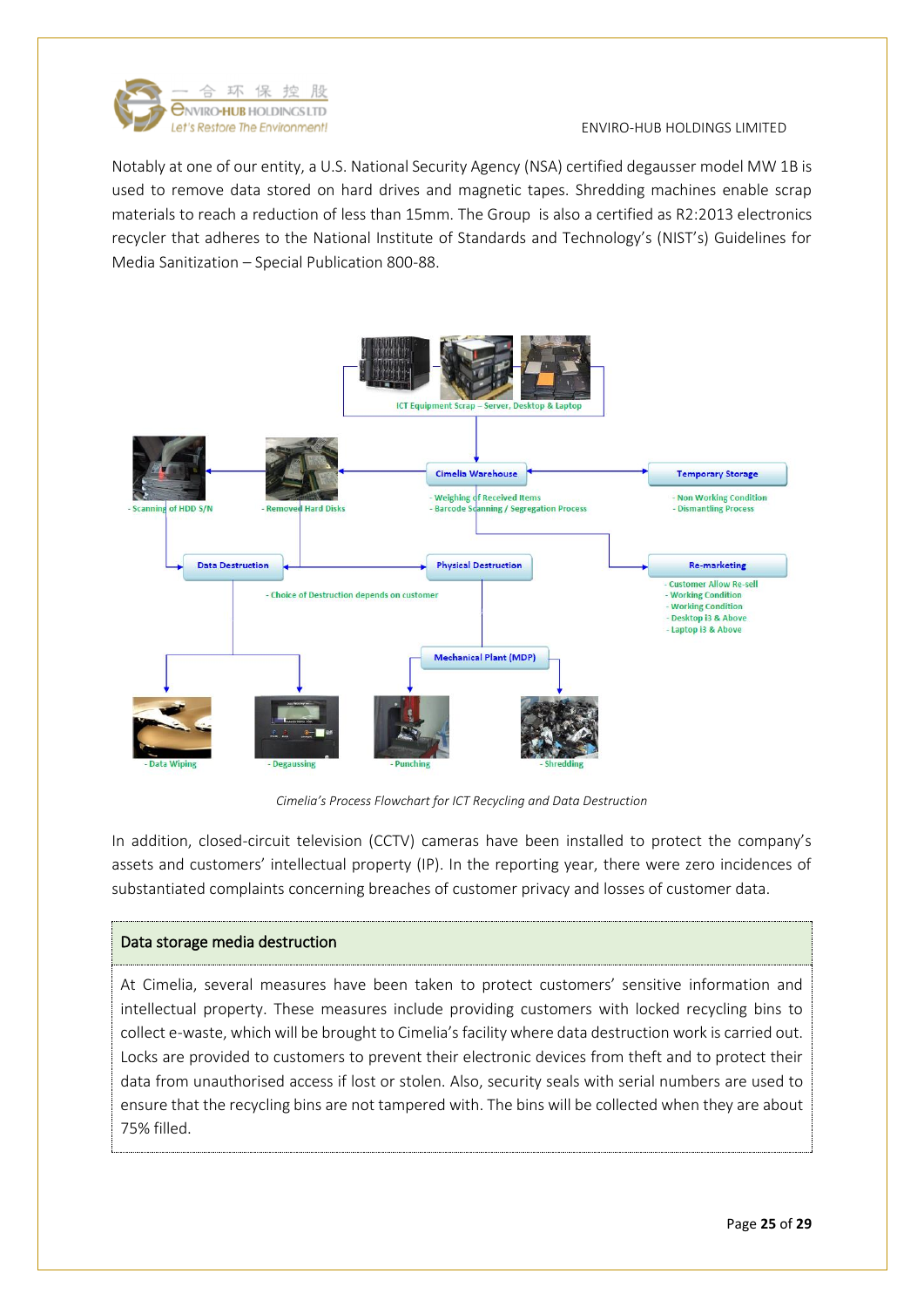![](_page_25_Picture_0.jpeg)

# <span id="page-25-0"></span>**GRI CONTENT INDEX**

# GRI Content Index for 'In Accordance' Core option

| <b>GRI</b>                    | <b>Disclosure</b>                 | <b>Page Number</b>                 | <b>Omissions</b> |
|-------------------------------|-----------------------------------|------------------------------------|------------------|
| <b>Standards</b>              |                                   |                                    |                  |
|                               | GRI 102: General Disclosures 2016 |                                    |                  |
| <b>Organisational Profile</b> |                                   |                                    |                  |
| $102 - 1$                     | Name of the organisation          | Enviro-Hub Holdings Limited        |                  |
| $102 - 2$                     | Activities, brands, products,     | Annual Report 2021 - Corporate     |                  |
|                               | and services                      | Profile,                           |                  |
|                               |                                   | Page 2                             |                  |
| $102 - 3$                     | Location of headquarter           | Annual Report 2021 - Corporate     |                  |
|                               |                                   | Information,                       |                  |
|                               |                                   | Page 1                             |                  |
| $102 - 4$                     | Location of operations            | Annual Report 2021 - Corporate     |                  |
|                               |                                   | Information,                       |                  |
|                               |                                   | Page 1                             |                  |
| $102 - 5$                     | Ownership and legal form          | Annual Report 2021 - Group         |                  |
|                               |                                   | Structure,                         |                  |
|                               |                                   | Page 3                             |                  |
| $102 - 6$                     | Markets served                    | Annual Report 2021 - Corporate     |                  |
|                               |                                   | Profile,                           |                  |
|                               |                                   | Page 2                             |                  |
| $102 - 7$                     | Scale of the organisation         | Annual Report 2021 - Financial     |                  |
|                               |                                   | Highlights,                        |                  |
|                               |                                   | Page 12                            |                  |
|                               |                                   | Social Performance,                |                  |
|                               |                                   | Pages 16 - 17                      |                  |
| $102 - 8$                     | Information on employees          | Social Performance,                |                  |
|                               | and other workers                 | Pages 16-17                        |                  |
| 102-9                         | Supply chain                      |                                    | Not applicable,  |
|                               |                                   |                                    | supply chain is  |
|                               |                                   |                                    | minimal and      |
|                               |                                   |                                    | insignificant.   |
| 102-10                        | Significant changes to            | No significant changes during 2021 |                  |
|                               | organisation and its supply       |                                    |                  |
|                               | chain                             |                                    |                  |
| 102-11                        | Precautionary principle or        | Sustainability Governance, Page 8  |                  |
|                               | approach                          | Environment Performance, Pages     |                  |
|                               |                                   | 14                                 |                  |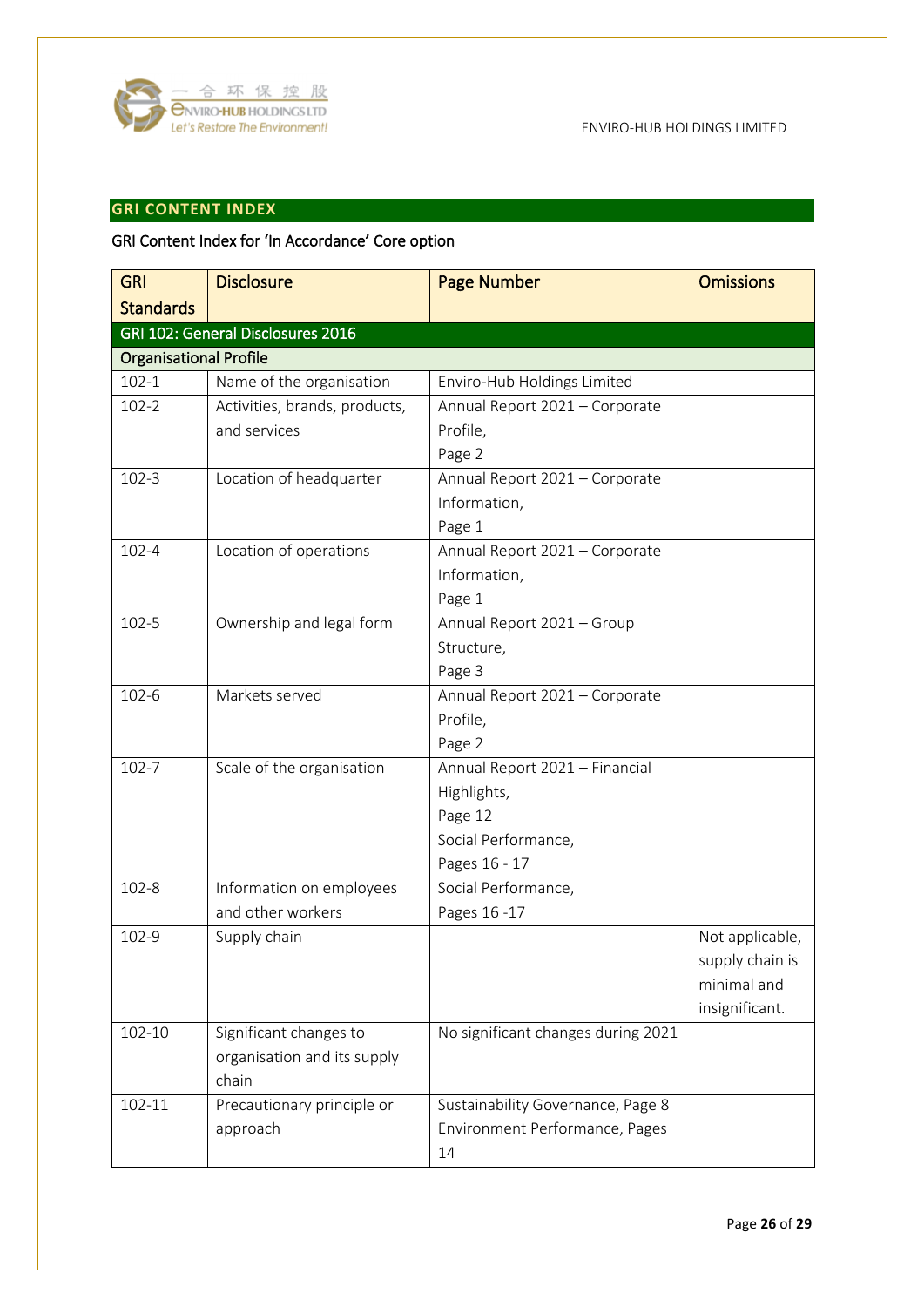![](_page_26_Picture_0.jpeg)

| 102-12                        | <b>External initiatives</b>                                      | Enviro-Hub supports and complies<br>with the<br>International Organisation for<br>Standardisation (ISO) and<br>Responsible Recycling practices for<br>Use in Accredited<br>Certifications Programmes (R2)<br>standards. |  |
|-------------------------------|------------------------------------------------------------------|-------------------------------------------------------------------------------------------------------------------------------------------------------------------------------------------------------------------------|--|
| 102-13                        | Membership of associations                                       | Enviro-Hub is a member of the<br>Waste Management &<br>Recycling Association of Singapore.                                                                                                                              |  |
| <b>Strategy</b>               |                                                                  |                                                                                                                                                                                                                         |  |
| 102-14                        | Statement from senior<br>decision-maker                          | Board Statement,<br>Page 4                                                                                                                                                                                              |  |
| <b>Ethics and Integrity</b>   |                                                                  |                                                                                                                                                                                                                         |  |
| 102-16                        | Values, principles, standards,<br>and norms of behaviour         | Annual Report 2021-<br>Corporate Vision; Corporate<br>Mission                                                                                                                                                           |  |
| Governance                    |                                                                  |                                                                                                                                                                                                                         |  |
|                               |                                                                  |                                                                                                                                                                                                                         |  |
| 102-18                        | Governance structure                                             | Sustainability Governance, Page 8<br>Annual Report 2021 - Group<br>Structure,<br>Page 6 - 9                                                                                                                             |  |
| <b>Stakeholder Engagement</b> |                                                                  |                                                                                                                                                                                                                         |  |
| 102-40                        | List of stakeholder groups                                       | Stakeholder Engagement, Pages 9                                                                                                                                                                                         |  |
| 102-41                        | Collective bargaining<br>agreements                              | Not applicable, no collective<br>bargaining agreements are<br>in place.                                                                                                                                                 |  |
| 102-42                        | Identifying and selecting<br>stakeholders                        | Stakeholder Engagement, Pages 9<br>11                                                                                                                                                                                   |  |
| 102-43                        | Approach to stakeholder<br>engagement                            | Stakeholder Engagement, Pages 9 -<br>11                                                                                                                                                                                 |  |
| 102-44                        | Key topics and concerns<br>raised                                | Stakeholder Engagement, Pages 9 -<br>11                                                                                                                                                                                 |  |
| <b>Reporting Practice</b>     |                                                                  |                                                                                                                                                                                                                         |  |
| 102-45                        | Entities included in the<br>consolidated financial<br>statements | Annual Report 2021 - Group<br>Structure, Pages 3                                                                                                                                                                        |  |
| 102-46                        | Defining report content and<br>topic boundaries                  | About the Report, Page 4<br>Materiality Assessment, Pages 12                                                                                                                                                            |  |
| 102-47                        | List of material topics                                          | Materiality Assessment, Pages 12-<br>13                                                                                                                                                                                 |  |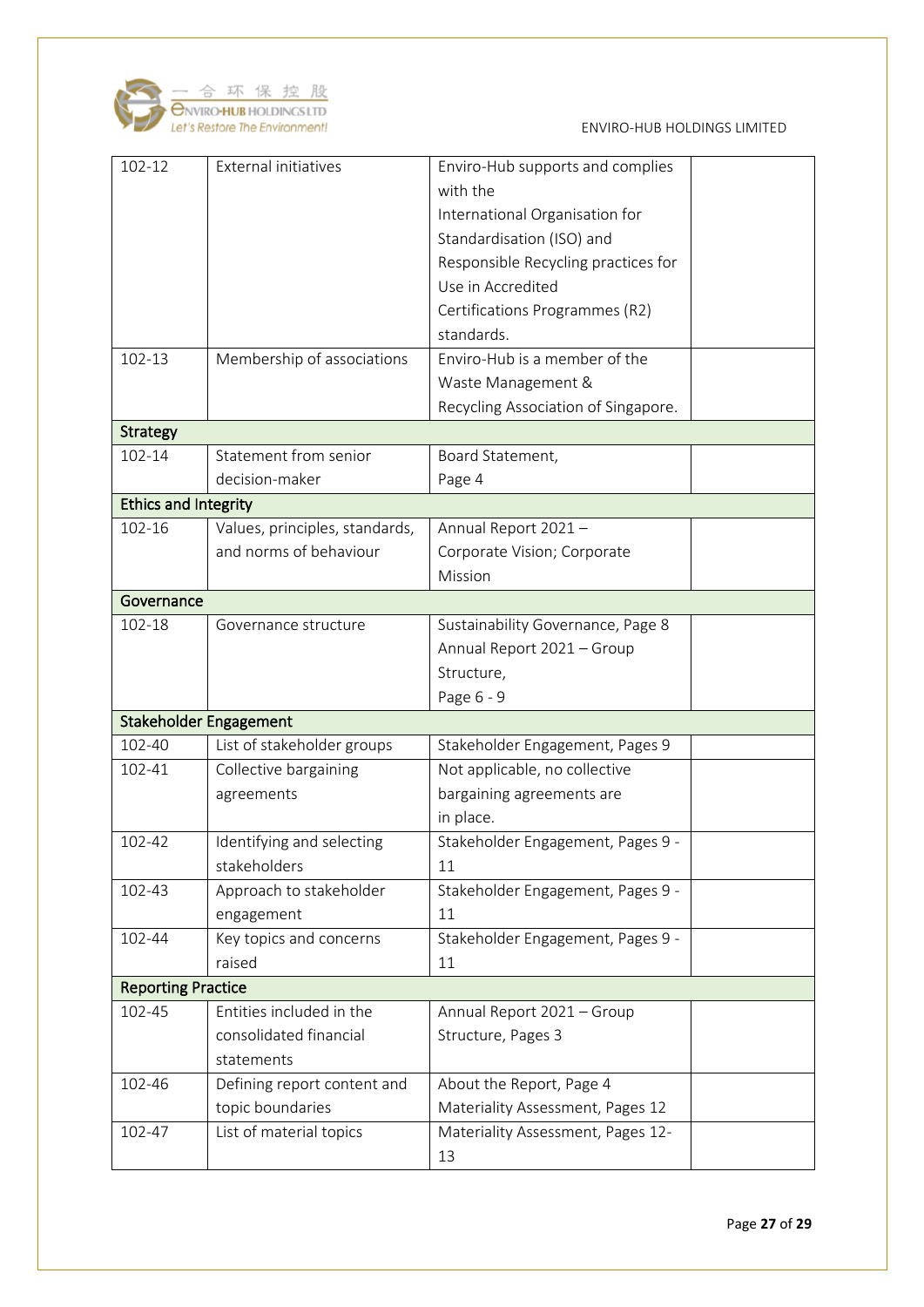![](_page_27_Picture_0.jpeg)

| 102-48                 | Restatements of information                                      | There has been no restatement of    |  |
|------------------------|------------------------------------------------------------------|-------------------------------------|--|
|                        |                                                                  | figures or information disclosed in |  |
|                        |                                                                  | our previous report.                |  |
| 102-49                 | Changes in reporting                                             | Materiality Assessment, Pages 12 -  |  |
|                        |                                                                  | 13                                  |  |
| 102-50                 | Reporting period                                                 | About the Report,                   |  |
|                        |                                                                  | Page 4                              |  |
| 102-51                 | Date of most recent report                                       | The Sustainability Report 2020 was  |  |
|                        |                                                                  | published on 31 May 2021.           |  |
| 102-52                 | Reporting cycle                                                  | About the Report,                   |  |
|                        |                                                                  | Page 4                              |  |
| 102-53                 | Contact point for questions                                      | About the Report,                   |  |
|                        | regarding the report                                             | Page 4                              |  |
| 102-54                 | Claims of reporting in                                           | About the Report,                   |  |
|                        | accordance with GRI                                              | Page 4                              |  |
|                        | Standards                                                        |                                     |  |
| 102-55                 | GRI content index                                                | GRI Content Index,                  |  |
|                        |                                                                  | Pages 4                             |  |
| 102-56                 | External assurance                                               | Enviro-Hub has not sought external  |  |
|                        |                                                                  | assurance on this report but may    |  |
|                        |                                                                  | do so in the future.                |  |
| $103 - 1$              | GRI 103: Management Approach 2016<br>Explanation of the material | Materiality Assessment, Pages 12    |  |
|                        | topic and its boundary                                           | Annual Report 2020 - Audited        |  |
| $103 - 2$              | The management approach                                          | Financial Statements,               |  |
|                        | and its components                                               | Pages 41 - 122                      |  |
| $103 - 3$              | Evaluation of the                                                | Economic Performance                |  |
|                        | management approach                                              | Pages 14                            |  |
|                        |                                                                  |                                     |  |
|                        |                                                                  |                                     |  |
|                        |                                                                  | <b>Environmental Performance</b>    |  |
|                        |                                                                  | Pages 14 - 15                       |  |
|                        |                                                                  | Social Performance Pages 16 - 23    |  |
|                        |                                                                  | Customers                           |  |
|                        |                                                                  | Pages $24 - 25$                     |  |
| <b>Material Topics</b> |                                                                  |                                     |  |
|                        | <b>GRI 201: Economic Performance</b>                             |                                     |  |
| $201-1$                | Direct economic value                                            | Economic Performance, Page 14       |  |
|                        | generated and distributed                                        | Annual Report 2021 - Audited        |  |
|                        |                                                                  | Financial Statements,               |  |
|                        |                                                                  | Pages 47 - 54                       |  |
|                        | GRI 307: Environmental Compliance                                |                                     |  |
| $307-1$                | Non-compliance with                                              | Environmental Performance,          |  |
|                        | environmental laws and<br>regulations                            | Pages 14                            |  |